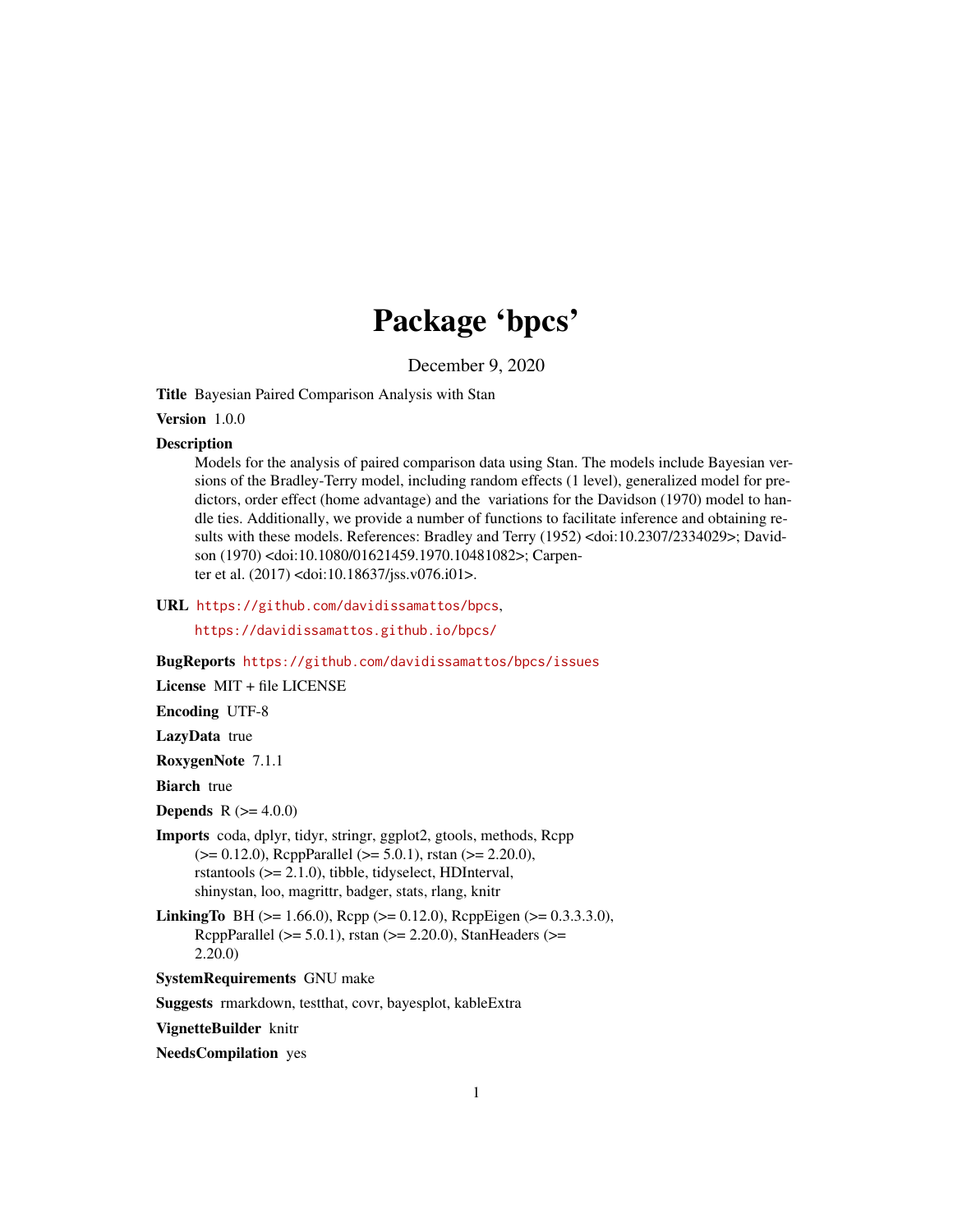Author David Issa Mattos [aut, cre] (<https://orcid.org/0000-0002-2501-9926>), Erika Martins Silva Ramos [aut] (<https://orcid.org/0000-0001-7393-1410>)

Maintainer David Issa Mattos <issamattos.david@gmail.com>

Repository CRAN

Date/Publication 2020-12-09 09:20:16 UTC

# R topics documented:

| 3                                                                                                                       |
|-------------------------------------------------------------------------------------------------------------------------|
| 3                                                                                                                       |
| 6                                                                                                                       |
| 7                                                                                                                       |
| 8                                                                                                                       |
| 8                                                                                                                       |
| 9                                                                                                                       |
| 9                                                                                                                       |
| 10                                                                                                                      |
| 10                                                                                                                      |
| 11                                                                                                                      |
| 12                                                                                                                      |
| 12                                                                                                                      |
| 13                                                                                                                      |
| 14                                                                                                                      |
| 15                                                                                                                      |
| 15                                                                                                                      |
| 16                                                                                                                      |
| 17                                                                                                                      |
| 17                                                                                                                      |
| 18                                                                                                                      |
| 18                                                                                                                      |
| 19                                                                                                                      |
| 20                                                                                                                      |
| 21                                                                                                                      |
| 21                                                                                                                      |
| 22                                                                                                                      |
| 23                                                                                                                      |
| 24                                                                                                                      |
| 24                                                                                                                      |
| 25                                                                                                                      |
| 26                                                                                                                      |
| 27                                                                                                                      |
| $HPD_{\text{higher\_from\_column}} \dots \dots \dots \dots \dots \dots \dots \dots \dots \dots \dots \dots \dots$<br>27 |
| 28                                                                                                                      |
| 28                                                                                                                      |
| launch shinystan $\ldots \ldots \ldots \ldots \ldots \ldots \ldots \ldots \ldots \ldots \ldots \ldots \ldots$<br>29     |
| 30                                                                                                                      |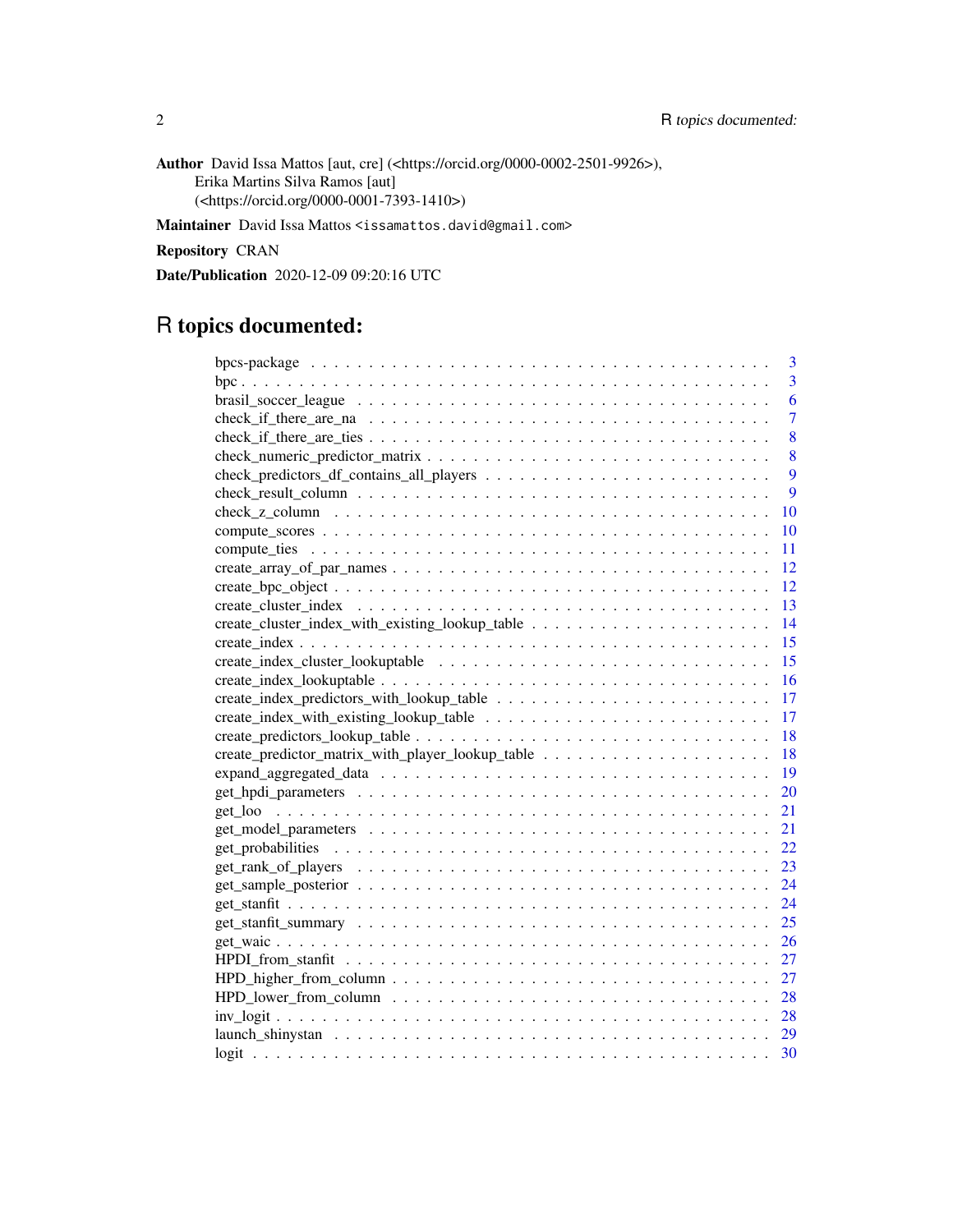# <span id="page-2-0"></span>bpcs-package 3

| Index |  |
|-------|--|

bpcs-package *bpcs - A package for Bayesian Paired Comparison analysis with Stan*

# Description

bpcs - A package for Bayesian Paired Comparison analysis with Stan

# References

Stan Development Team (2020). RStan: the R interface to Stan. R package version 2.21.2. https://mc-stan.org

bpc *Bayesian Paired comparison regression models in Stan*

# Description

This is the main function of the package. This function utilizes precompiled stan models to sample the posterior distribution of the specified model with the input data. For more information and larger examples of usage see the vignettes.

# Usage

```
bpc(
  data,
  player0,
  player1,
 player0_score = NULL,
 player1_score = NULL,
  result_column = NULL,
  z_player1 = NULL,
  cluster = NULL,
  predictors = NULL,
  model_type,
```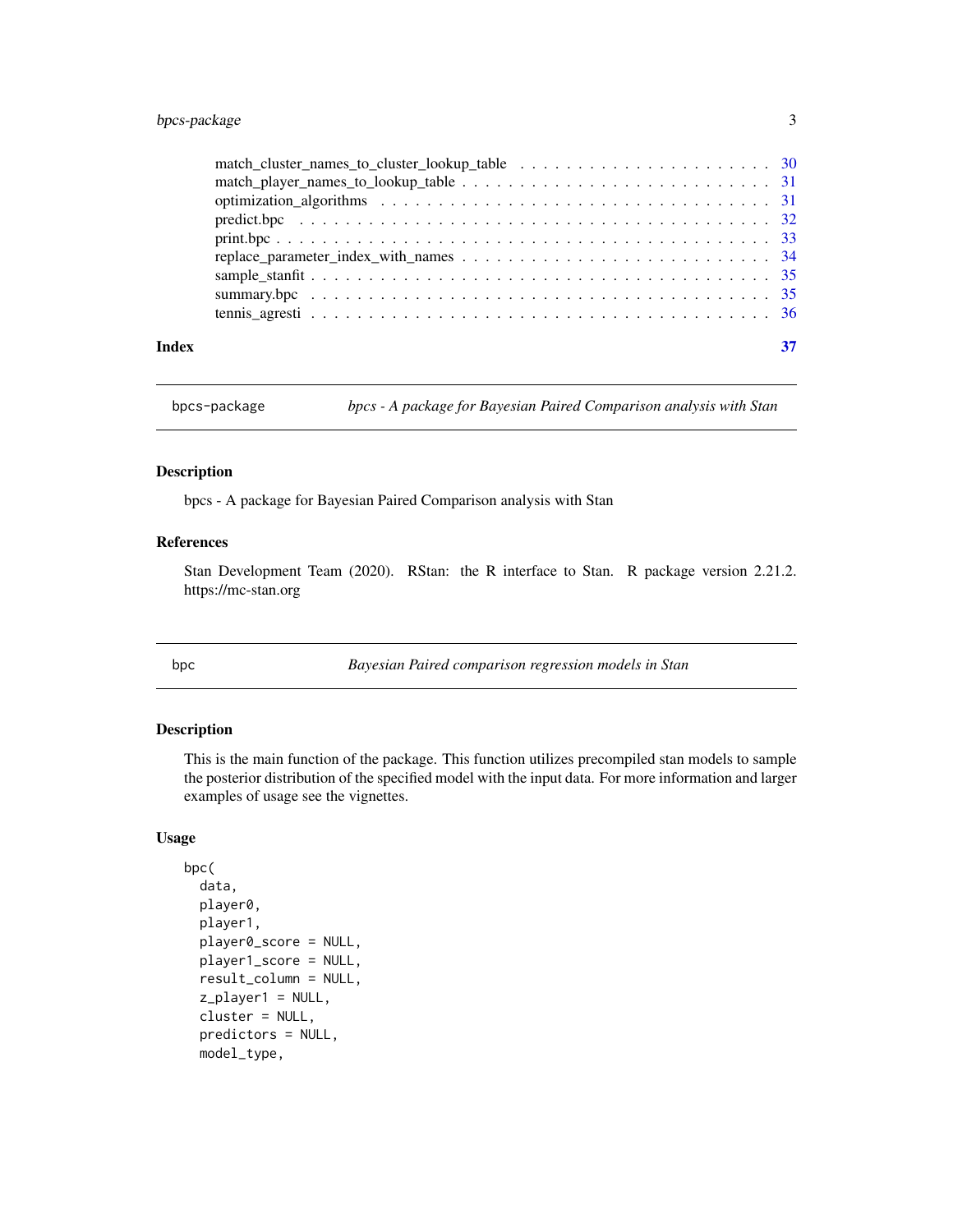4 bpc set of the state of the state of the state of the state of the state of the state of the state of the state of the state of the state of the state of the state of the state of the state of the state of the state of t

```
solve_ties = "random",
 win_score = "higher",
 priors = NULL,
 chains = 4,
 iter = 2000,warmup = 1000,
 show_chain_messages = TRUE,
 seed = NA
\mathcal{L}
```
# Arguments

| data          | A data frame containing the observations. The other parameters specify the<br>name of the columns                                                                                                                                                                                                                                       |  |
|---------------|-----------------------------------------------------------------------------------------------------------------------------------------------------------------------------------------------------------------------------------------------------------------------------------------------------------------------------------------|--|
| player0       | A string with name of the column containing the players 0. This column should<br>be of string/character type and not be of factor type.                                                                                                                                                                                                 |  |
| player1       | A string with name of the column containing the players 0. This column should<br>be of string/character type and not be of factor type.                                                                                                                                                                                                 |  |
| player0_score | A string with name of the column containing the scores of players 0                                                                                                                                                                                                                                                                     |  |
| player1_score | A string with name of the column containing the scores of players 1                                                                                                                                                                                                                                                                     |  |
| result_column | A string with name of the column containing the winners. 0 for player 0, 1 for<br>player 1 and 2 for ties                                                                                                                                                                                                                               |  |
| z_player1     | A string with the name of the column containing the order effect for player 1.<br>E.g. if player1 has the home advantage this column should have 1 otherwise it<br>should have 0                                                                                                                                                        |  |
| cluster       | A string with the name of the column containing the cluster for the observation.<br>To be used with a random effects model. This column should contain strings                                                                                                                                                                          |  |
| predictors    | A data frame that contains the players predictors values when using a general-<br>ized model. Only numeric values are accepted. Booleans are accepted but will<br>be cast into integers. The first column should be for the player name, the others<br>will be the predictors. The column names will be used as name for the predictors |  |
| model_type    | We first add a base model 'bt' or 'davidson' and then additional options with '-'                                                                                                                                                                                                                                                       |  |
|               | • 'bt' for the Bradley Terry model. Ref: Bradley-Terry 1952,                                                                                                                                                                                                                                                                            |  |
|               | · 'davidson' the Davidson model to handle for ties. Ref: Davidson 1970                                                                                                                                                                                                                                                                  |  |
|               | • 'bt-ordereffect' for the Bradley-Terry with order effect, for home advan-<br>tage. Ref: Davidson 1977                                                                                                                                                                                                                                 |  |
|               | · 'davidson-ordereffect' for the Davidson model with order effect, for home<br>advantage, and ties. Ref: Davidson 1977                                                                                                                                                                                                                  |  |
|               | • 'bt-generalized': for the generalized Bradley Terry model for subject spe-<br>cific predictors. Ref: Springall 1973                                                                                                                                                                                                                   |  |
|               | • 'davidson-generalized' for the generalized Davidson model for subject spe-<br>cific predictors                                                                                                                                                                                                                                        |  |
|               | • 'bt-U': for the Bradley-Terry with random effects. Ref: Bockenholt 2001                                                                                                                                                                                                                                                               |  |
|               | · 'davidson-U': For Davidson model with random effects                                                                                                                                                                                                                                                                                  |  |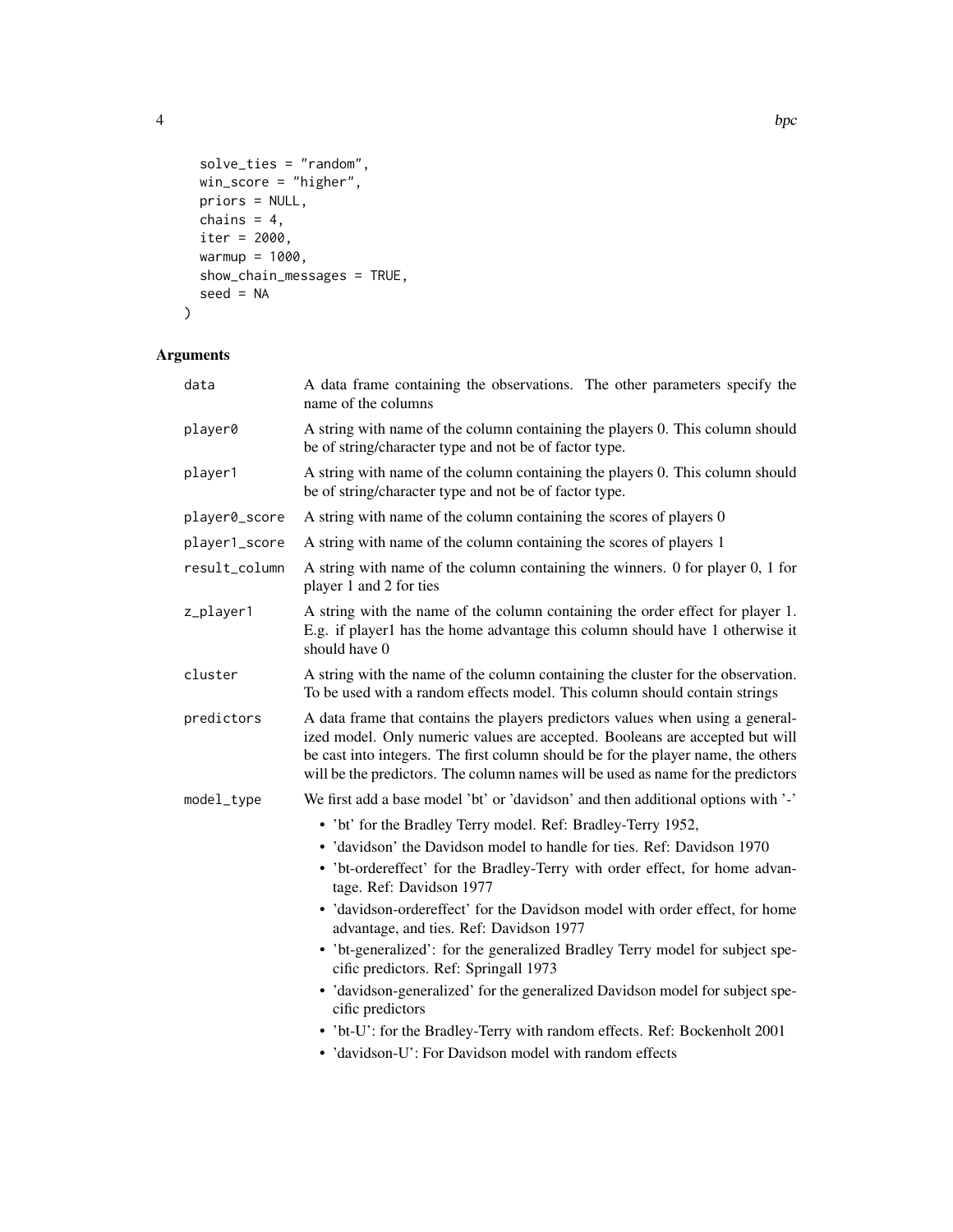|                     | • 'bt-ordereffect-U' for Bradley-Terry with order effects and random effects,<br>use similar syntax for other variations by appending the correct options                            |
|---------------------|--------------------------------------------------------------------------------------------------------------------------------------------------------------------------------------|
| solve_ties          | A string for the method of handling ties.                                                                                                                                            |
|                     | • 'random' for converting ties randomly,<br>• 'remove' for removing the tie occurrences<br>• 'none' to ignore ties. This requires a model capable of handling ties                   |
| win_score           | A string that indicates if which score should win                                                                                                                                    |
|                     | • 'higher' score is winner<br>• 'lower' score is winner                                                                                                                              |
| priors              | A list with the parameters for the priors.                                                                                                                                           |
|                     | • 'prior_lambda_mu' Mean value of the lambda parameter in the all models.<br>For the generalized this is also the prior for the B the parameter for lambda<br>$\sim$ normal(mu, std) |
|                     | • 'prior_lambda_std' Standard deviation of the lambda parameter in the all<br>models. lambda ~ normal $(mu, std)$                                                                    |
|                     | • 'prior_nu_mu' Mean value of the nu parameter in the Davidson models. nu<br>$\sim$ normal(mu, std)                                                                                  |
|                     | • 'prior_nu_std' Standard deviation ofnu parameter in the Davidson models.<br>nu ~ normal(mu, std). Default = $0.3$                                                                  |
|                     | • 'prior_gm_mu' Mean value of the gm in the ordered effect model. $gm \sim$<br>normal(mu, std). Default = $0$                                                                        |
|                     | • 'prior_gm_std' Standard deviation of the gm parameter in the ordered effect<br>model. $gm \sim normal(mu, std)$ . Default =                                                        |
|                     | • 'prior_U_std' Standard deviation of the U parameter in the random effects<br>model. U ~ normal $(0, std)$ . Default = 3.0                                                          |
| chains              | Number of chains passed to Stan sampling. Positive integer, default=4. For<br>more information consult Stan documentation                                                            |
| iter                | Number of iterations passed to Stan sampling. Positive integer, default = 2000.<br>For more information consult Stan documentation                                                   |
| warmup              | Number of iteration for the warmup passed to Stan sampling. Positive integer,<br>default 1000. For more information consult Stan documentation                                       |
| show_chain_messages |                                                                                                                                                                                      |
|                     | Hide chain messages from Stan                                                                                                                                                        |
| seed                | a random seed for Stan                                                                                                                                                               |

# Value

An object of the class bpc. This object should be used in conjunction with the several auxiliary functions from the package

#### References

1. Bradley RA, Terry ME 1952. Rank Analysis of Incomplete Block Designs I: The Method of Paired Comparisons. Biometrika, 39, 324 45.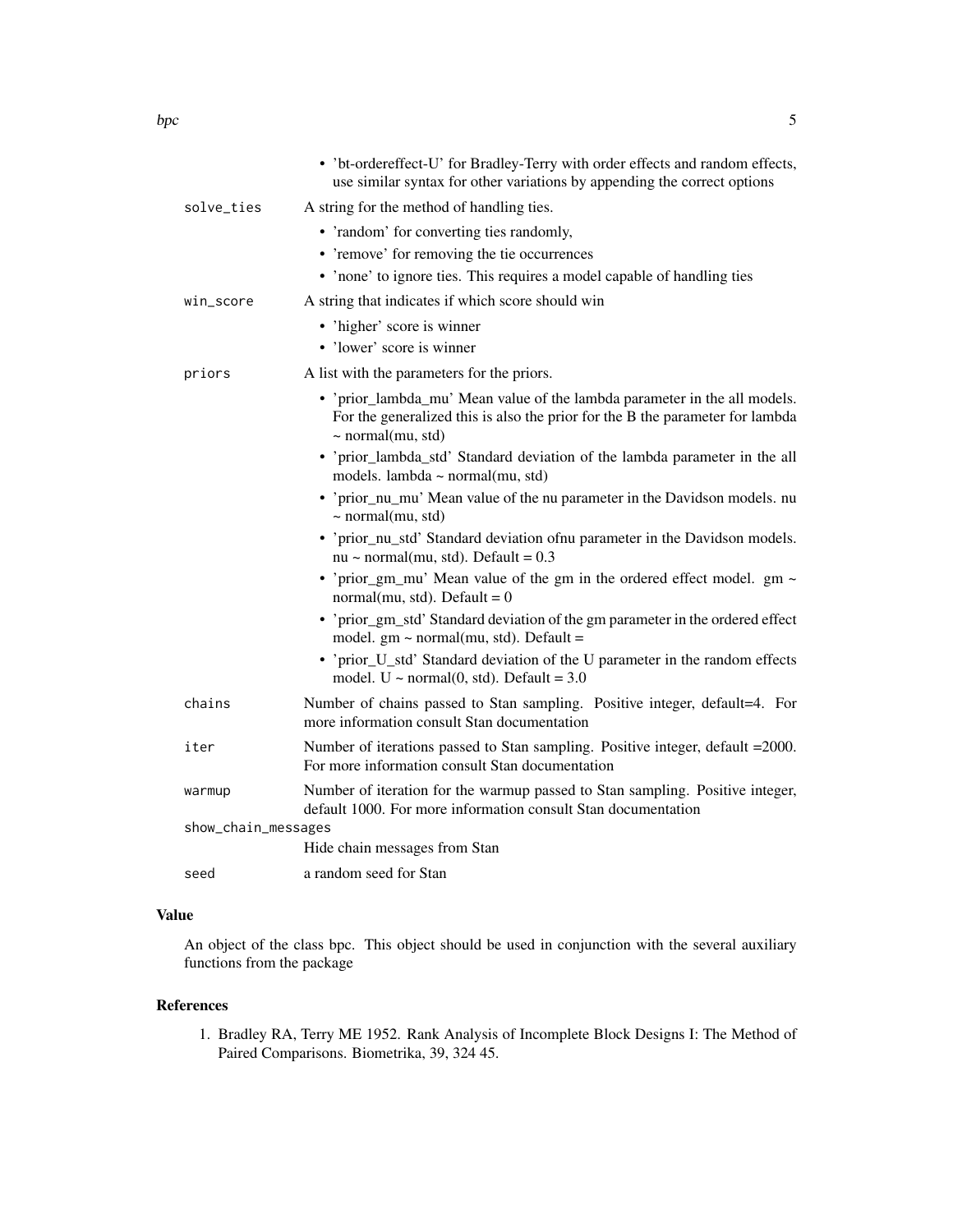- <span id="page-5-0"></span>2. Davidson RR 1970. On Extending the Bradley-Terry Model to Accommodate Ties in Paired Comparison Experiments. Journal of the American Statistical Association, 65, 317 328.
- 3. Davidson, Roger R., and Robert J. Beaver 1977. "n extending the Bradley-Terry model to incorporate within-pair order effects. Biometrics: 693 702.
- 4. Stan Development Team 2020. RStan: the R interface to Stan. R package version 2.21.2.
- 5. Bockenholt, Ulf. Hierarchical modeling of paired comparison data. Psychological Methods 6.1 2001: 49.
- 6. Springall, A. Response Surface Fitting Using a Generalization of the Bradley-Terry Paired Comparison Model. Journal of the Royal Statistical Society: Series C Applied Statistics 22.1 1973: 59 68.

#### Examples

```
#For the simple Bradley-Terry model
bpc(data = tennis_agresti,
player0 = 'player0',
player1 = 'player1',
result_column = 'y',
model_type = 'bt',
solve_ties = 'none')
```

| brasil_soccer_league | This is a dataset with the results matches fromo the first league of the |
|----------------------|--------------------------------------------------------------------------|
|                      | Brazilian soccer championship from 2017-2019. It was reduced and         |
|                      | translated from the adadugue/Brasileirao Dataset repository              |

#### Description

This is a dataset with the results matches fromo the first league of the Brazilian soccer championship from 2017-2019. It was reduced and translatedfrom the adaduque/Brasileirao\_Dataset repository

#### Usage

```
brasil_soccer_league
```
#### Format

Data frame that contains 1140 matches and 9 Columns from the Brazilian soccer championship

- Time: time of the day in 24h format
- DayWeek: day of the week
- Date: date YY-MM-DD
- HomeTeam: name of the team playing home
- VisitorTeam: name of the team playing visitor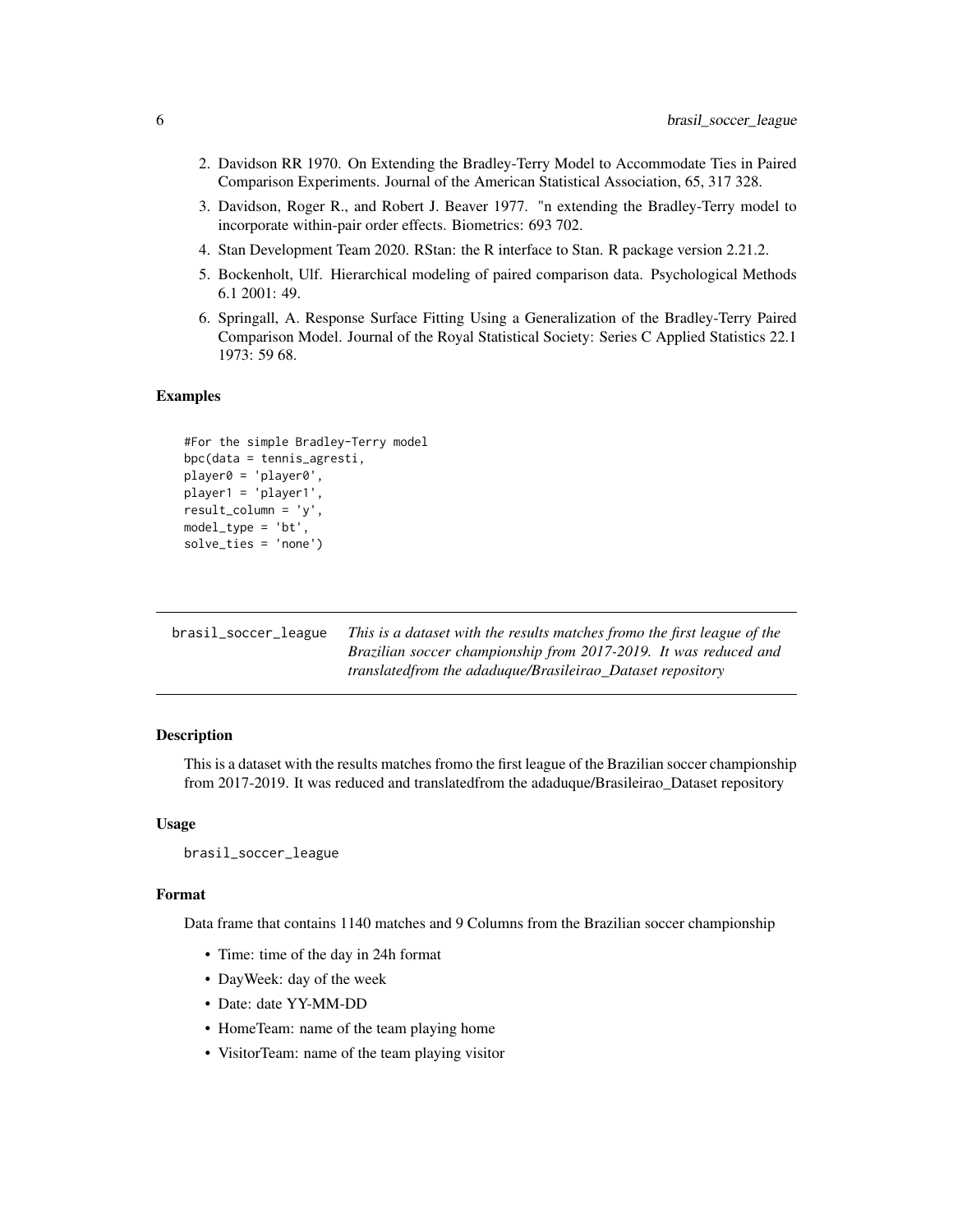- <span id="page-6-0"></span>• Round: Round number of the championship
- Stadium: Name of the stadium where the game was played
- ScoreHomeTeam: number of goals for the home team
- ScoreVisitorTeam: number of goals for the visitor

# Source

[https://github.com/adaoduque/Brasileirao\\_Dataset](https://github.com/adaoduque/Brasileirao_Dataset)

check\_if\_there\_are\_na *Check for NA in the specfic columns and returns T or F is there is at least 1 NA in those columns*

# Description

Check for NA in the specfic columns and returns T or F is there is at least 1 NA in those columns

#### Usage

```
check_if_there_are_na(
  d,
  player0,
 player1,
 player0_score = NULL,
 player1_score = NULL,
  result_column = NULL
)
```
# Arguments

|               | a data frame                          |
|---------------|---------------------------------------|
| player0       | the name of column for player0        |
| player1       | the name of column for player1        |
| player0_score | the name of column for player oscores |
| player1_score | the name of column for player1 scores |
| result column | the name of column for results        |

#### Value

TRUE (there are NA) or FALSE (no NA)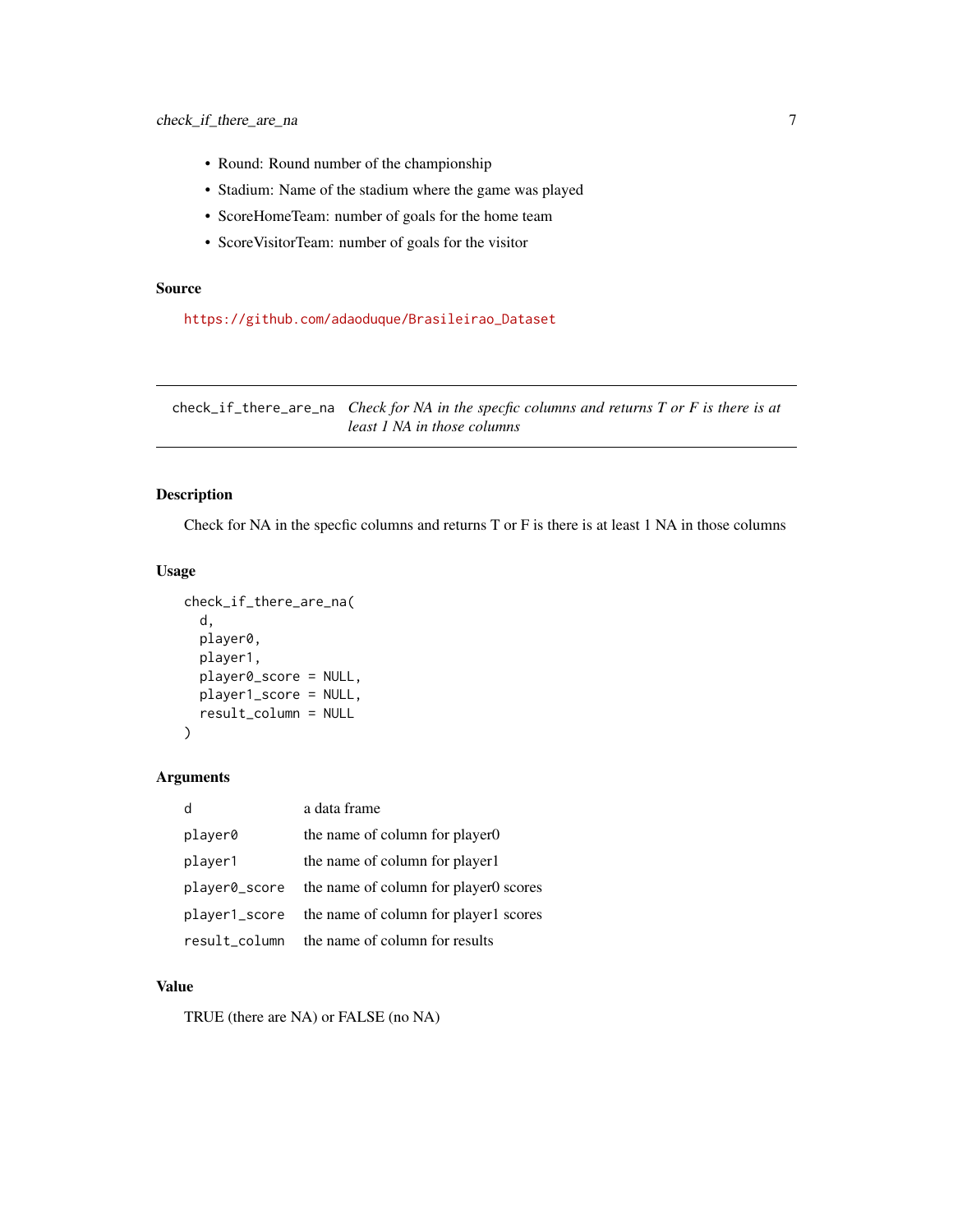<span id="page-7-0"></span>check\_if\_there\_are\_ties

*Check if a data frame column contains ties*

### Description

Check if a data frame column contains ties

#### Usage

check\_if\_there\_are\_ties(d\_column)

# Arguments

d\_column a column with the values for the ties

# Value

T (there are ties) or F (no ties)

```
check_numeric_predictor_matrix
```
*Check if all values in the predictor matrix are numeric and not NA. Note that TRUE will be cast to 1 and FALSE will be cast to 0*

# Description

Check if all values in the predictor matrix are numeric and not NA. Note that TRUE will be cast to 1 and FALSE will be cast to 0

#### Usage

check\_numeric\_predictor\_matrix(predictor\_matrix)

# Arguments

predictor\_matrix

a predictor matrix generated by the create\_predictor\_matrix\_with\_player\_lookup\_table function

#### Value

TRUE (correct) or FALSE (with problems)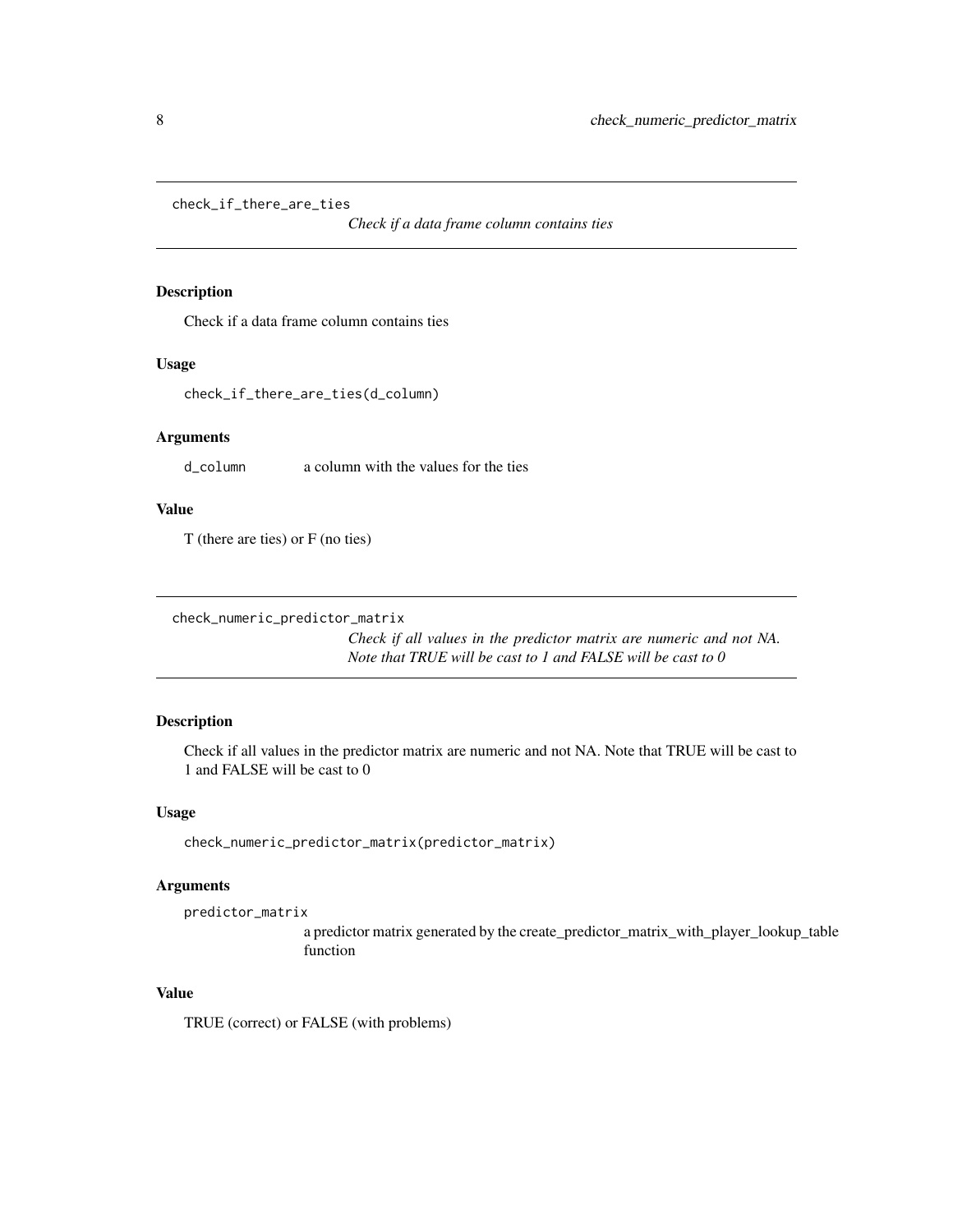<span id="page-8-0"></span>check\_predictors\_df\_contains\_all\_players *Check if the predictor df contains all players and only those*

# Description

Check if the predictor df contains all players and only those

# Usage

```
check_predictors_df_contains_all_players(predictor_df, lookup_table)
```
# Arguments

| predictor_df | the predictor input data frame |
|--------------|--------------------------------|
| lookup_table | a lookup table of the players  |

# Value

TRUE (correct) or FALSE (with problems)

| check_result_column | Check if a data frame column contains only the values 10 and 2. Used |
|---------------------|----------------------------------------------------------------------|
|                     | to check the format of the results                                   |

# Description

Check if a data frame column contains only the values 1 0 and 2. Used to check the format of the results

# Usage

```
check_result_column(d_column)
```
#### Arguments

d column a column from a data frame

#### Value

TRUE (correct) or FALSE (with problems)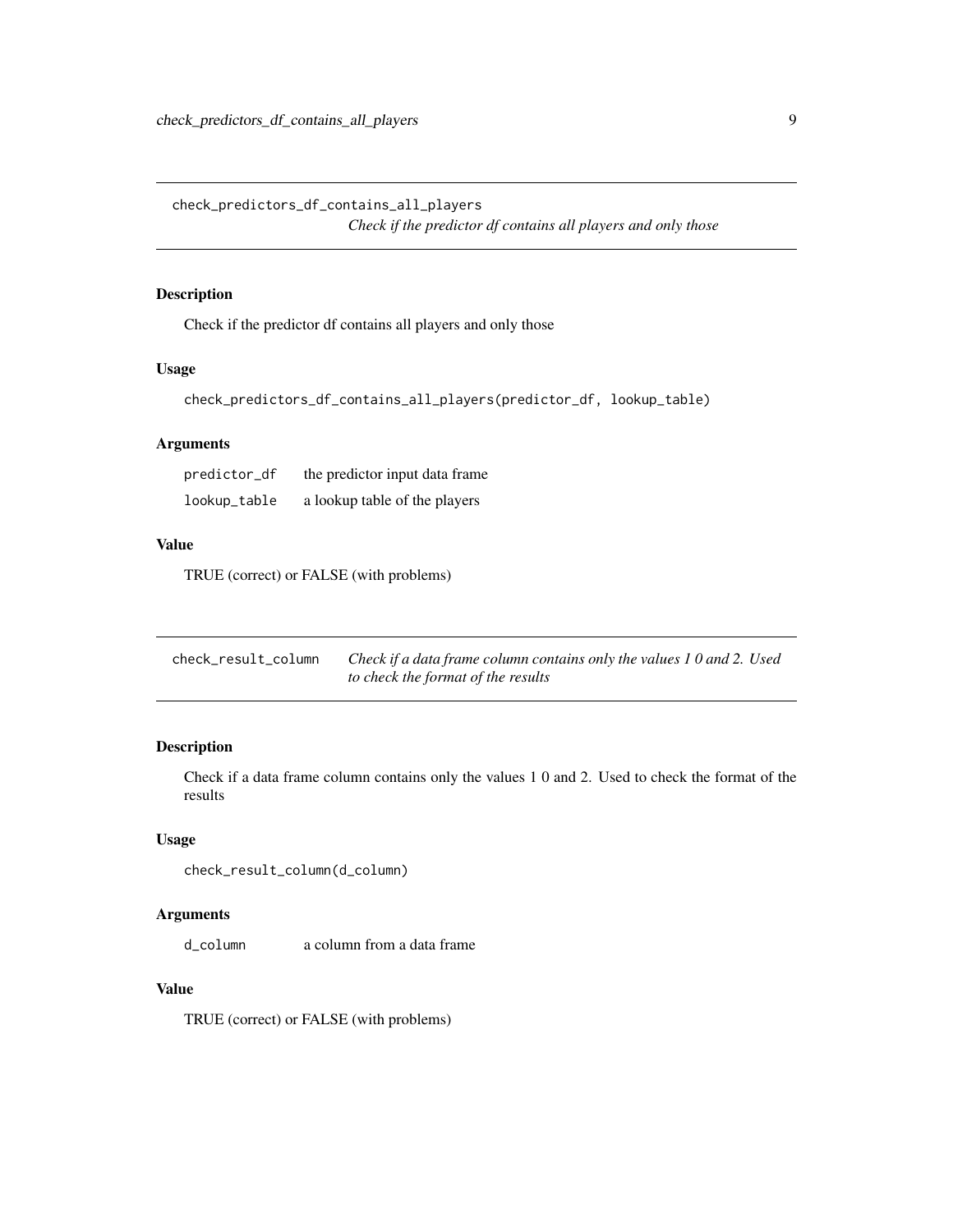<span id="page-9-0"></span>

# Description

Check if a data frame column contains only the values 1 or 0. For the z column

#### Usage

```
check_z_column(d_column)
```
# Arguments

d\_column a column of a data frame to be tested

# Value

TRUE (correct) or FALSE (with problems)

| compute_scores | Giving a player0 an player1 scores, this functions adds one column to           |
|----------------|---------------------------------------------------------------------------------|
|                | the data frame containing who won $(0=$ player $0=$ 1=player $1=$ 2=tie) and    |
|                | another if it was a tie. The ties column superseeds the y column. If it         |
|                | was tie the y column does not matter y column: $(0=$ player $0=$ 1 = player $1$ |
|                | $2 = tie$ ) ties column (0=not tie, 1=tie)                                      |

# Description

Giving a player0 an player1 scores, this functions adds one column to the data frame containing who won (0= player0 1=player1 2=tie) and another if it was a tie. The ties column superseeds the y column. If it was tie the y column does not matter y column: (0= player0 1=player1 2=tie) ties column (0=not tie, 1=tie)

#### Usage

```
compute_scores(
  d,
 player0_score,
 player1_score,
 solve_ties = "random",
 win_score = "higher"
)
```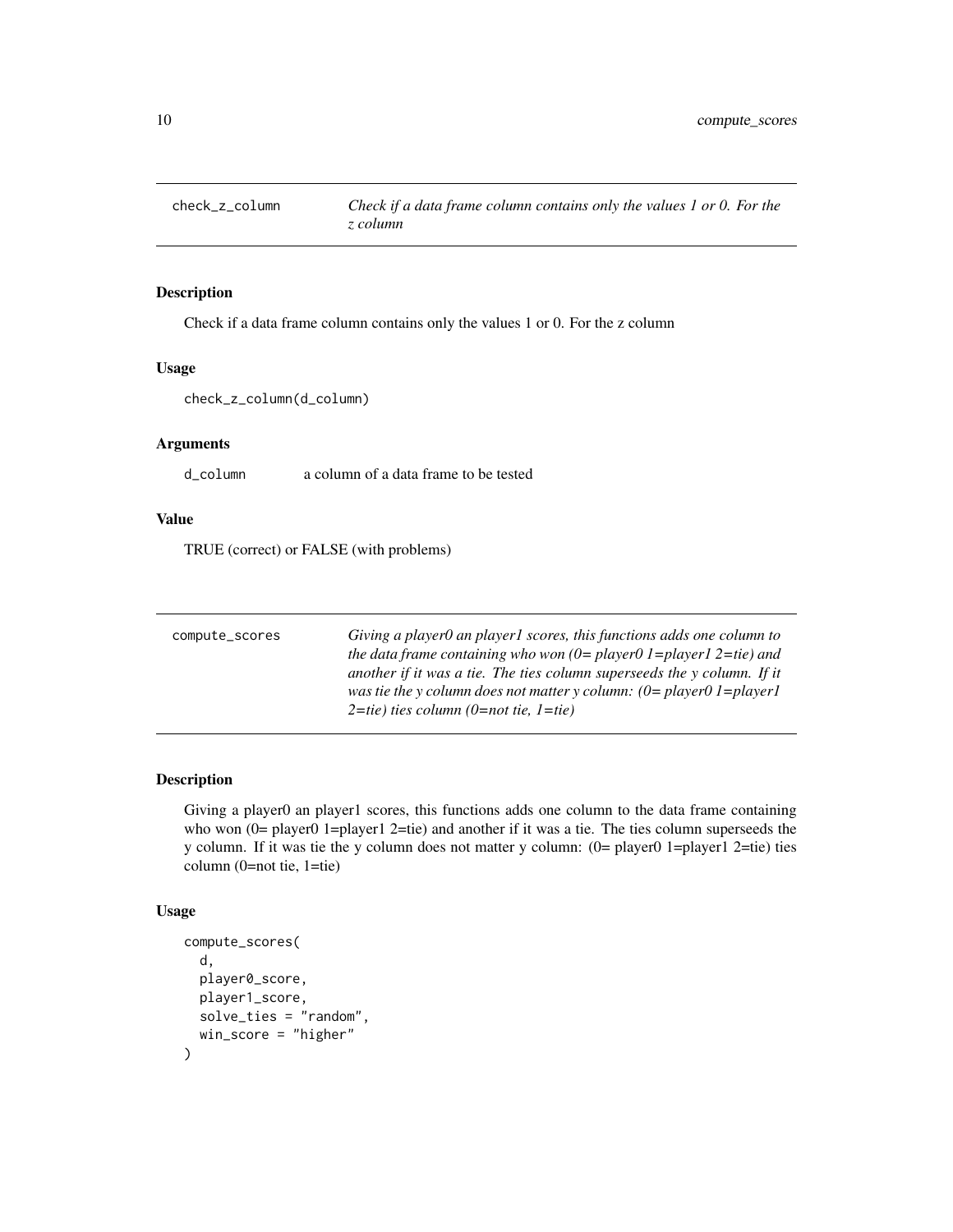# <span id="page-10-0"></span>compute\_ties 11

# Arguments

| d          | dataframe                                                                                                                              |
|------------|----------------------------------------------------------------------------------------------------------------------------------------|
|            | player0_score name of the column in data                                                                                               |
|            | player1_score name of the column in data                                                                                               |
| solve_ties | Method to solve the ties, either randomly allocate, or do nothing, or remove the<br>row from the datasetc('random', 'none', 'remove'). |
| win_score  | decides if who wins is the one that has the highest score or the lowest score                                                          |

#### Value

a dataframe with column 'y' that contains the results of the comparison and a ties column indicating if there was ties

| compute_ties | Giving a result column we create a new column with ties $(0 \text{ and } 1 \text{ if it})$ |
|--------------|--------------------------------------------------------------------------------------------|
|              | has)                                                                                       |

# Description

Giving a result column we create a new column with ties (0 and 1 if it has)

# Usage

```
compute_ties(d, result_column)
```
# Arguments

| d | data frame |
|---|------------|
|   |            |

result\_column column where the result is

# Value

dataframe with a column called ties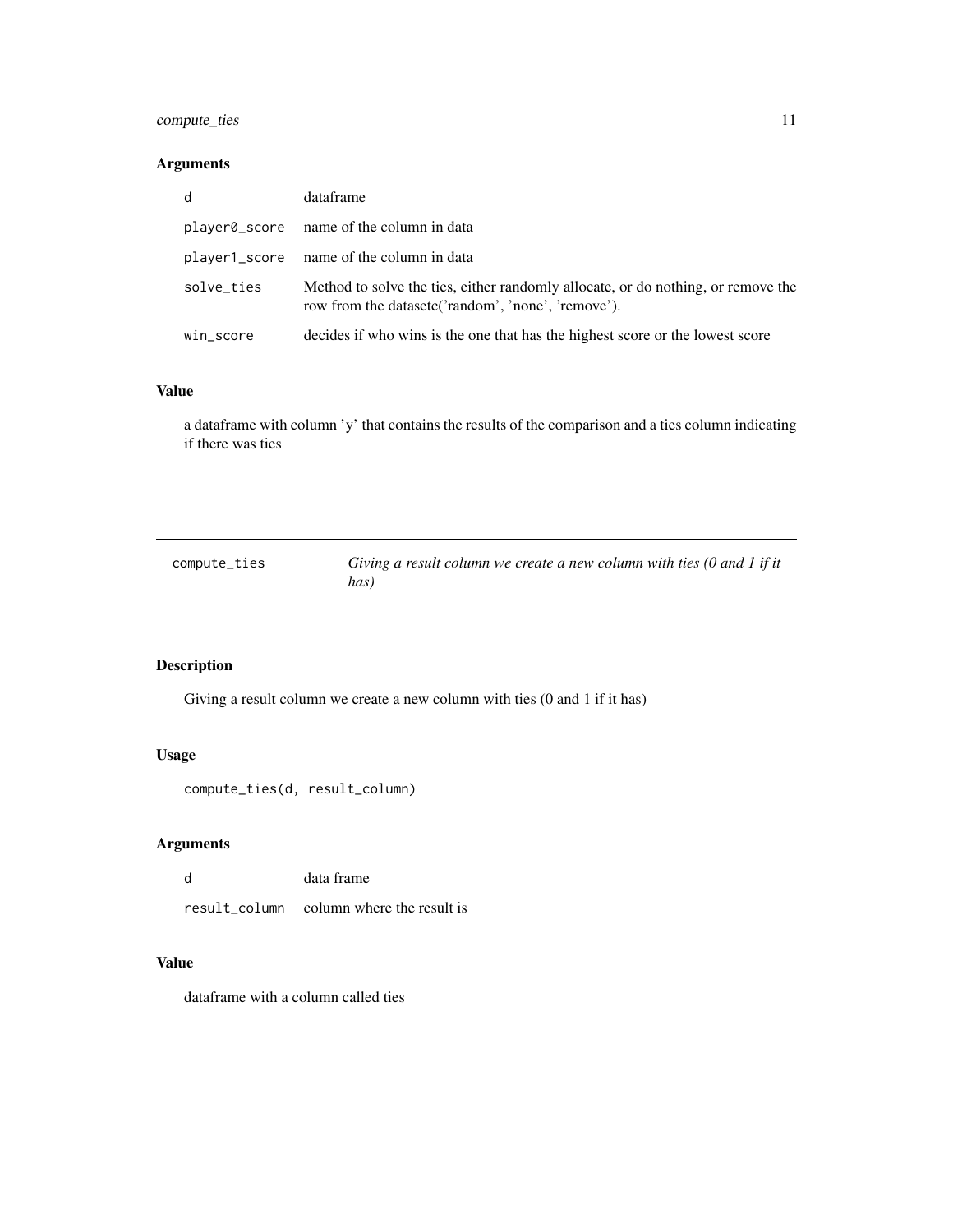<span id="page-11-0"></span>create\_array\_of\_par\_names

*Create an array with the parameter name and to what player/cluster it refers to in the order stan presents*

#### Description

Create an array with the parameter name and to what player/cluster it refers to in the order stan presents

# Usage

```
create_array_of_par_names(par, lookup_table, cluster_lookup_table = NULL)
```
#### Arguments

| par                  | name of the parameter          |  |
|----------------------|--------------------------------|--|
| lookup_table         | lookup table of the players    |  |
| cluster_lookup_table |                                |  |
|                      | a lookup table of the clusters |  |

#### Value

a data. frame where we change the names in the variable colum to the corresponding parameter\_name from the lookup table

| create_bpc_object | Defines the class bpc and creates the bpc object. To create we need<br>to receive some defined parameters (the arguments from the bpc func- |  |
|-------------------|---------------------------------------------------------------------------------------------------------------------------------------------|--|
|                   | tion), a lookup table and a the stanfit object generated from the rstan<br>sampling procedure                                               |  |

# Description

Defines the class bpc and creates the bpc object. To create we need to receive some defined parameters (the arguments from the bpc function), a lookup table and a the stanfit object generated from the rstan sampling procedure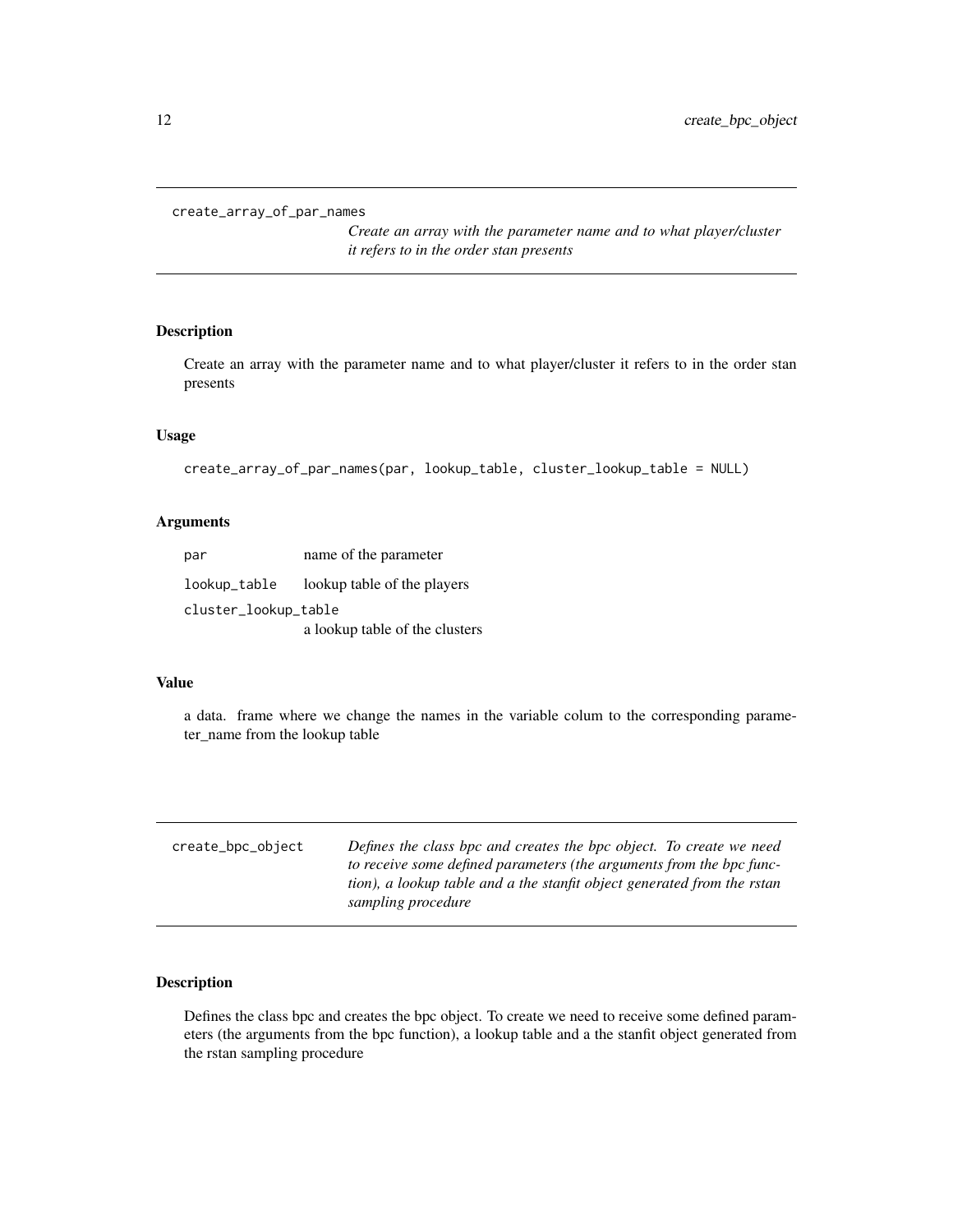<span id="page-12-0"></span>create\_cluster\_index 13

#### Usage

```
create_bpc_object(
  stanfit,
  lookup_table,
 model_type,
  standata,
  call_arg,
  cluster_lookup_table = NULL,
  predictors_df = NULL,
 predictors_lookup_table = NULL,
 predictors_matrix = NULL
)
```
# Arguments

| stanfit                 | Stanfit object returned by rstan: sampling                                                                              |  |
|-------------------------|-------------------------------------------------------------------------------------------------------------------------|--|
| lookup_table            | lookup_table dataframe. Two columns one Index the other Names where each<br>each index will match a string in the names |  |
| model_type              | the type of the model used to call stan (string)                                                                        |  |
| standata                | a list with the data used to call the rstan: sampling procedure                                                         |  |
| call_arg                | a list with the arguments called from the bpc function                                                                  |  |
| cluster_lookup_table    |                                                                                                                         |  |
|                         | a lookup table with we have random effects                                                                              |  |
| predictors_df           | the data frame of the predictors for a generalized model                                                                |  |
| predictors_lookup_table |                                                                                                                         |  |
|                         | a lookup table for generalized models                                                                                   |  |
| predictors_matrix       |                                                                                                                         |  |
|                         | a matrix of predictors for generalized models                                                                           |  |

#### Value

a bpc object

create\_cluster\_index *Create two columns with the indexes for the names of the players Here we create a new lookup table. Should be used when sampling the parameters*

# Description

Create two columns with the indexes for the names of the players Here we create a new lookup table. Should be used when sampling the parameters

#### Usage

```
create_cluster_index(d, cluster)
```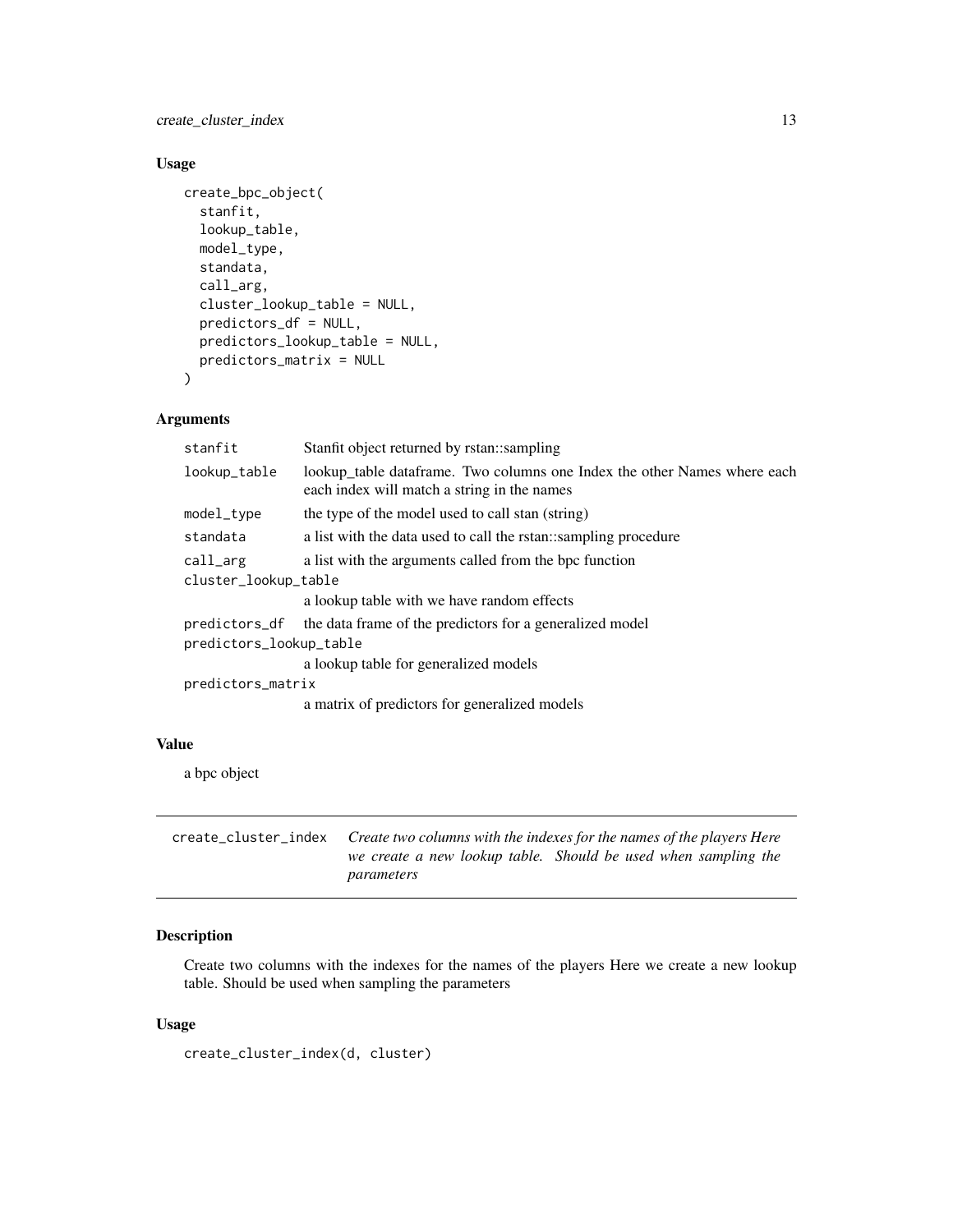# <span id="page-13-0"></span>Arguments

| - q     | A data frame containing the observations. The other parameters specify the<br>name of the columns |
|---------|---------------------------------------------------------------------------------------------------|
| cluster | The name of the column of data data contains player 0                                             |

# Value

A dataframe with the additional columns 'cluster\_index'

create\_cluster\_index\_with\_existing\_lookup\_table *Create two columns with the indexes for the names Here we use an existing lookup table. Should be used in predicting*

# Description

Create two columns with the indexes for the names Here we use an existing lookup table. Should be used in predicting

# Usage

```
create_cluster_index_with_existing_lookup_table(
  d,
  cluster,
  cluster_lookup_table
)
```
# Arguments

| d                    | A data frame containing the observations. The other parameters specify the<br>name of the columns |
|----------------------|---------------------------------------------------------------------------------------------------|
| cluster              | The name of the column of data data contains player 0                                             |
| cluster_lookup_table |                                                                                                   |
|                      | a lookup table for the cluster                                                                    |

# Value

A dataframe with the additional columns 'player0\_index' and 'player1\_index' that contains the indexes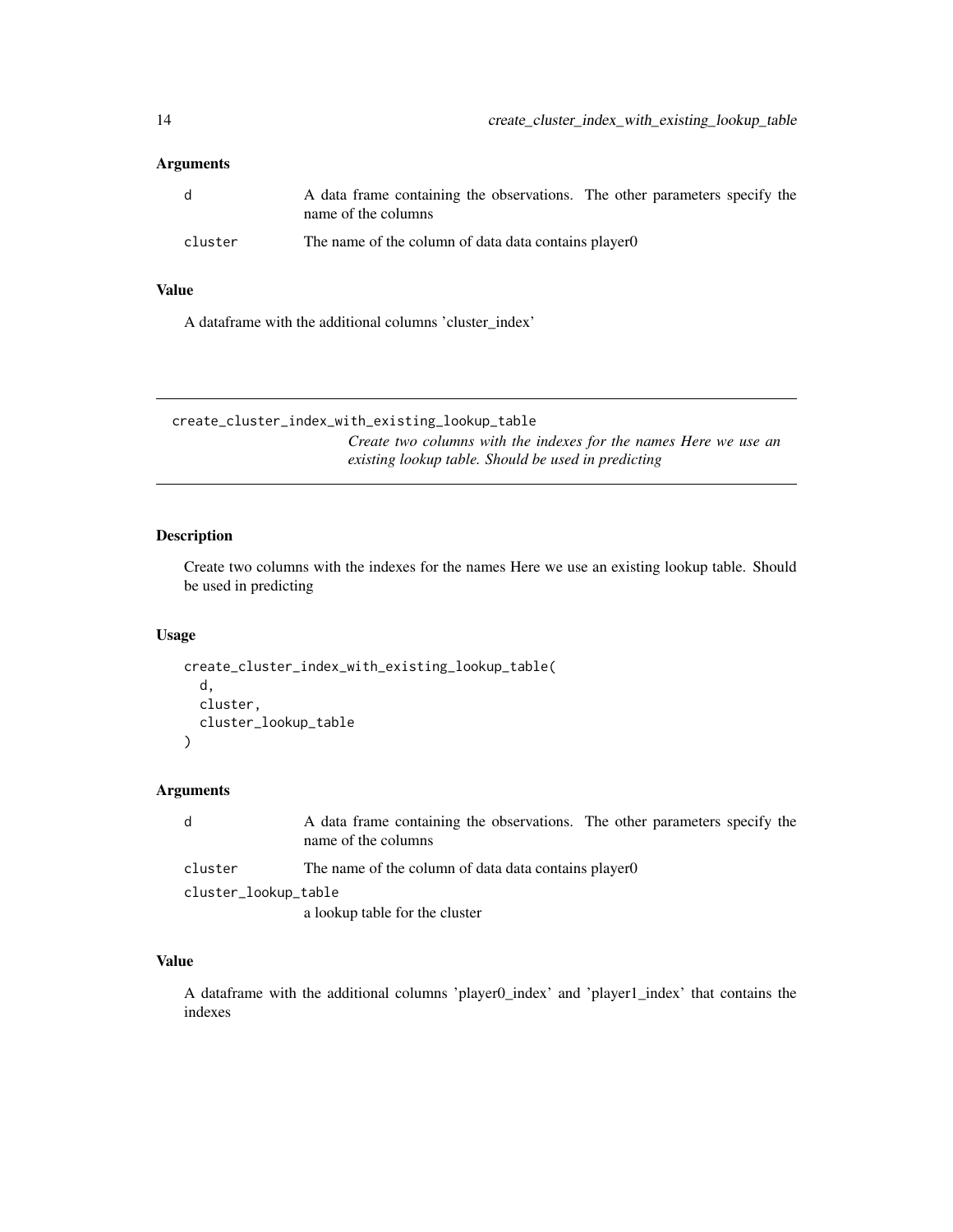<span id="page-14-0"></span>create\_index *Create two columns with the indexes for the names of the players Here we create a new lookup table. Should be used when sampling the parameters*

#### Description

Create two columns with the indexes for the names of the players Here we create a new lookup table. Should be used when sampling the parameters

#### Usage

create\_index(d, player0, player1)

# Arguments

| d       | A data frame containing the observations. The other parameters specify the<br>name of the columns |
|---------|---------------------------------------------------------------------------------------------------|
| player0 | The name of the column of data data contains player 0                                             |
| player1 | The name of the column of data data contains player 0                                             |

#### Value

A dataframe with the additional columns 'player0\_index' and 'player1\_index' that contains the indexes

| create_index_cluster_lookuptable |                                                                                                                                                                                                                                                             |
|----------------------------------|-------------------------------------------------------------------------------------------------------------------------------------------------------------------------------------------------------------------------------------------------------------|
|                                  | Create a lookup table of names and indexes Note that the indexes will<br>be created in the order they appear. For string this does not make much<br>difference but for numbers the index might be different than the actual<br>number that appears in names |

# Description

Create a lookup table of names and indexes Note that the indexes will be created in the order they appear. For string this does not make much difference but for numbers the index might be different than the actual number that appears in names

#### Usage

create\_index\_cluster\_lookuptable(d, cluster)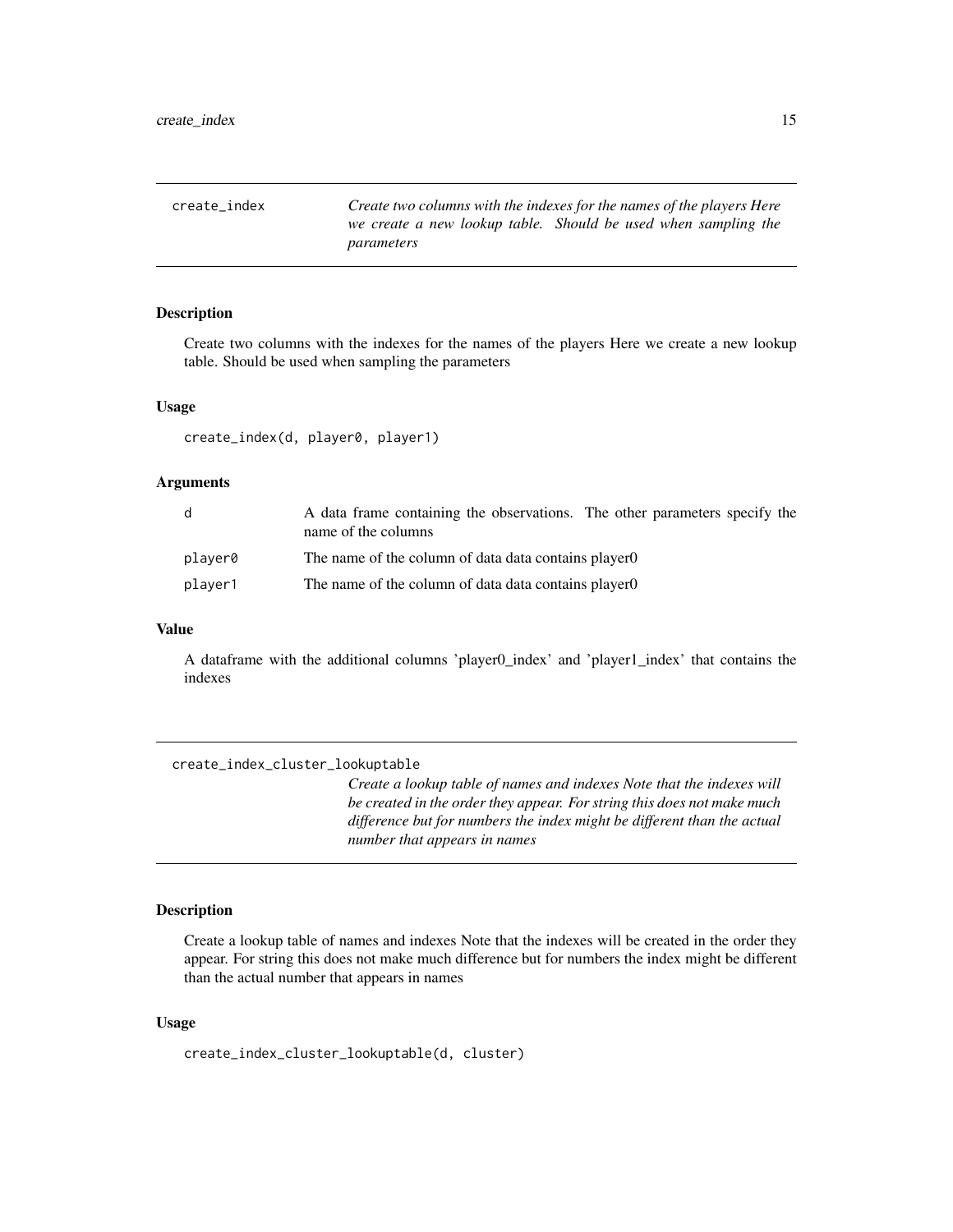# <span id="page-15-0"></span>Arguments

| - q     | A data frame containing the observations. The other parameters specify the<br>name of the columns |  |  |
|---------|---------------------------------------------------------------------------------------------------|--|--|
| cluster | A string with the name of the cluster variable                                                    |  |  |

# Value

A dataframe of a lookup table with columns Names and Index

create\_index\_lookuptable

*Create a lookup table of names and indexes Note that the indexes will be created in the order they appear. For string this doesnt make much difference but for numbers the index might be different than the actual number that appears in names*

# Description

Create a lookup table of names and indexes Note that the indexes will be created in the order they appear. For string this doesnt make much difference but for numbers the index might be different than the actual number that appears in names

# Usage

create\_index\_lookuptable(d, player0, player1)

# Arguments

| d       | A data frame containing the observations. The other parameters specify the<br>name of the columns |
|---------|---------------------------------------------------------------------------------------------------|
| plaver0 | The name of the column of data contains player 0                                                  |
| plaver1 | The name of the column of data contains player 0                                                  |

# Value

A dataframe of a lookup table with columns Names and Index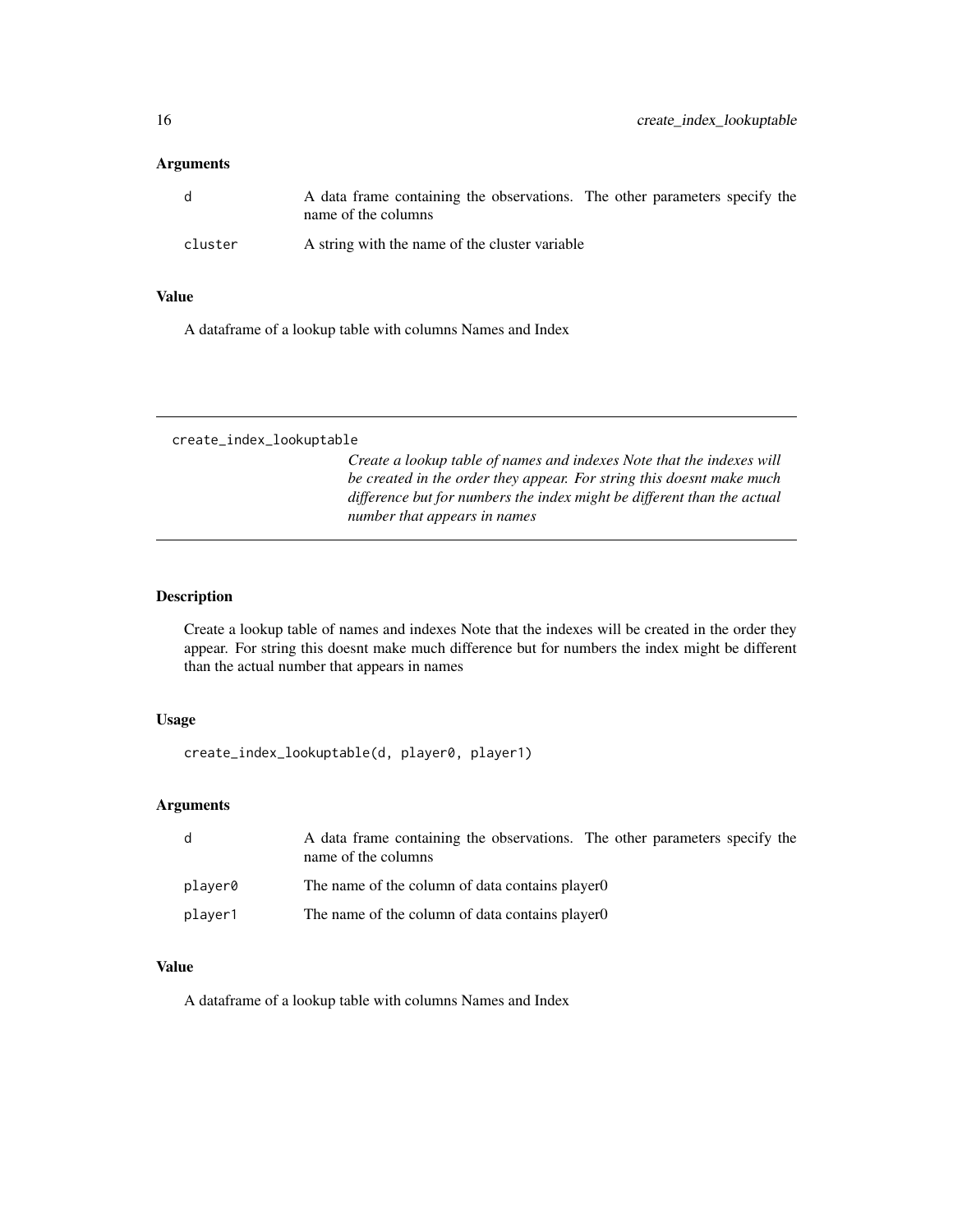<span id="page-16-0"></span>create\_index\_predictors\_with\_lookup\_table

*Receives one column with player names and returns a data frame with the relevant index columns based on a given lookup table To be used with the predictors data frame*

# Description

Receives one column with player names and returns a data frame with the relevant index columns based on a given lookup table To be used with the predictors data frame

# Usage

```
create_index_predictors_with_lookup_table(d, player, lookup_table)
```
#### Arguments

|              | a data frame of the predictors                          |
|--------------|---------------------------------------------------------|
| plaver       | The name of the column of data data contains the player |
| lookup_table | a lookup table data frame                               |

# Value

A dataframe with the additional column 'player\_index'

| create_index_with_existing_lookup_table                          |
|------------------------------------------------------------------|
| Create two columns with the indexes for the names Here we use an |
| existing lookup table. Should be used in predicting              |

# Description

Create two columns with the indexes for the names Here we use an existing lookup table. Should be used in predicting

# Usage

```
create_index_with_existing_lookup_table(d, player0, player1, lookup_table)
```
#### Arguments

| d            | A data frame containing the observations. The other parameters specify the<br>name of the columns |
|--------------|---------------------------------------------------------------------------------------------------|
| player0      | The name of the column of data data contains player 0                                             |
| player1      | The name of the column of data data contains player 0                                             |
| lookup_table | lookup table a lookup table data frame                                                            |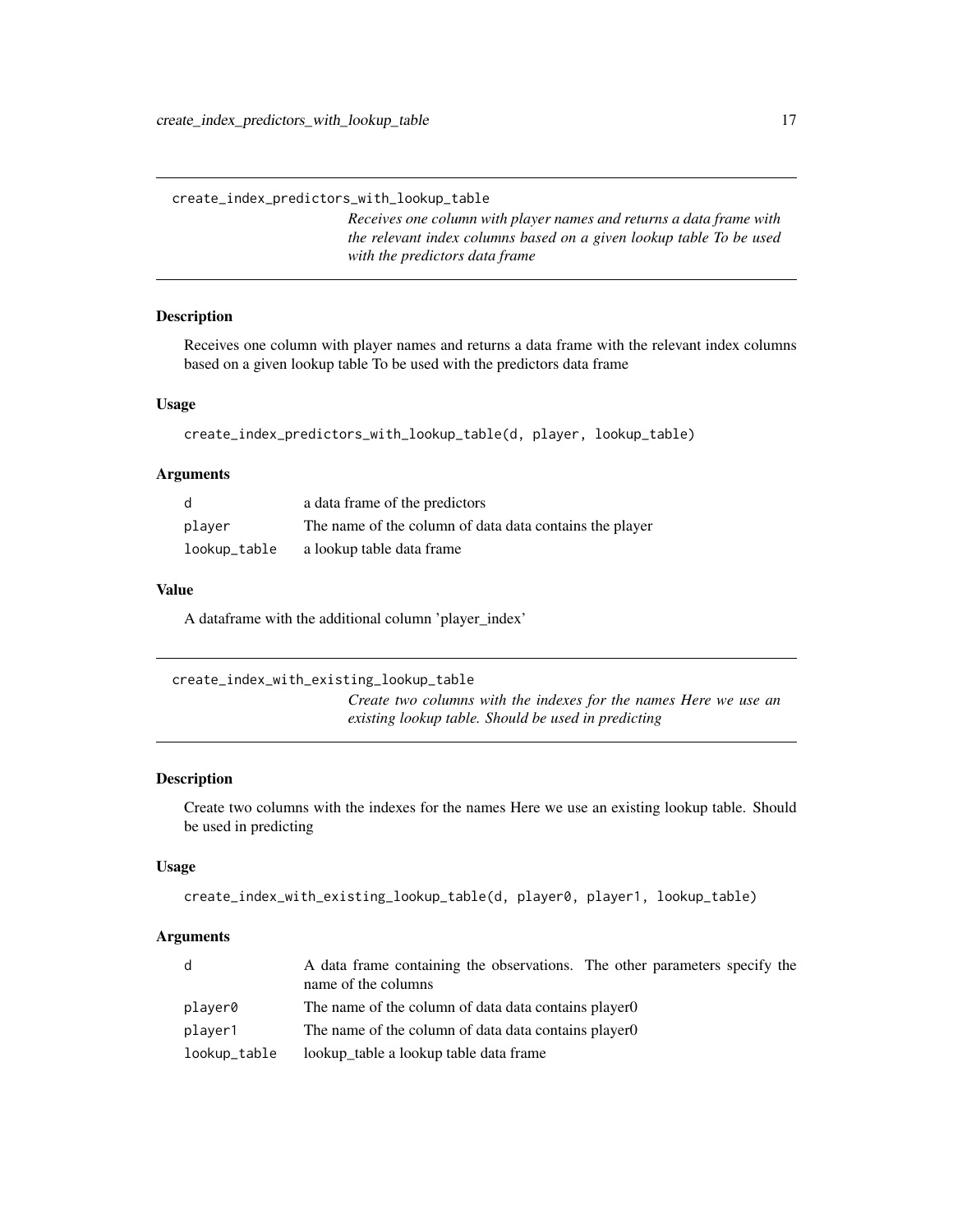# Value

A dataframe with the additional columns 'player0\_index' and 'player1\_index' that contains the indexes

create\_predictors\_lookup\_table

*Receives a vector with predictors strings (the column names) and returns a predictor\_lookup\_table*

# Description

Receives a vector with predictors strings (the column names) and returns a predictor\_lookup\_table

#### Usage

create\_predictors\_lookup\_table(predictors\_columns)

#### Arguments

predictors\_columns

a vector with strings containing the columns for the predictors

#### Value

A matrix to be used in stan

#### create\_predictor\_matrix\_with\_player\_lookup\_table

*Receives a predictor dataframe, a string with the column of the player, a vector of strings with the columns for the predictors and a lookup table and returns an ordered matrix for Stan To be used with the predictors data frame*

#### Description

Receives a predictor dataframe, a string with the column of the player, a vector of strings with the columns for the predictors and a lookup table and returns an ordered matrix for Stan To be used with the predictors data frame

#### Usage

```
create_predictor_matrix_with_player_lookup_table(
  d,
 player,
 predictors_columns,
  lookup_table
)
```
<span id="page-17-0"></span>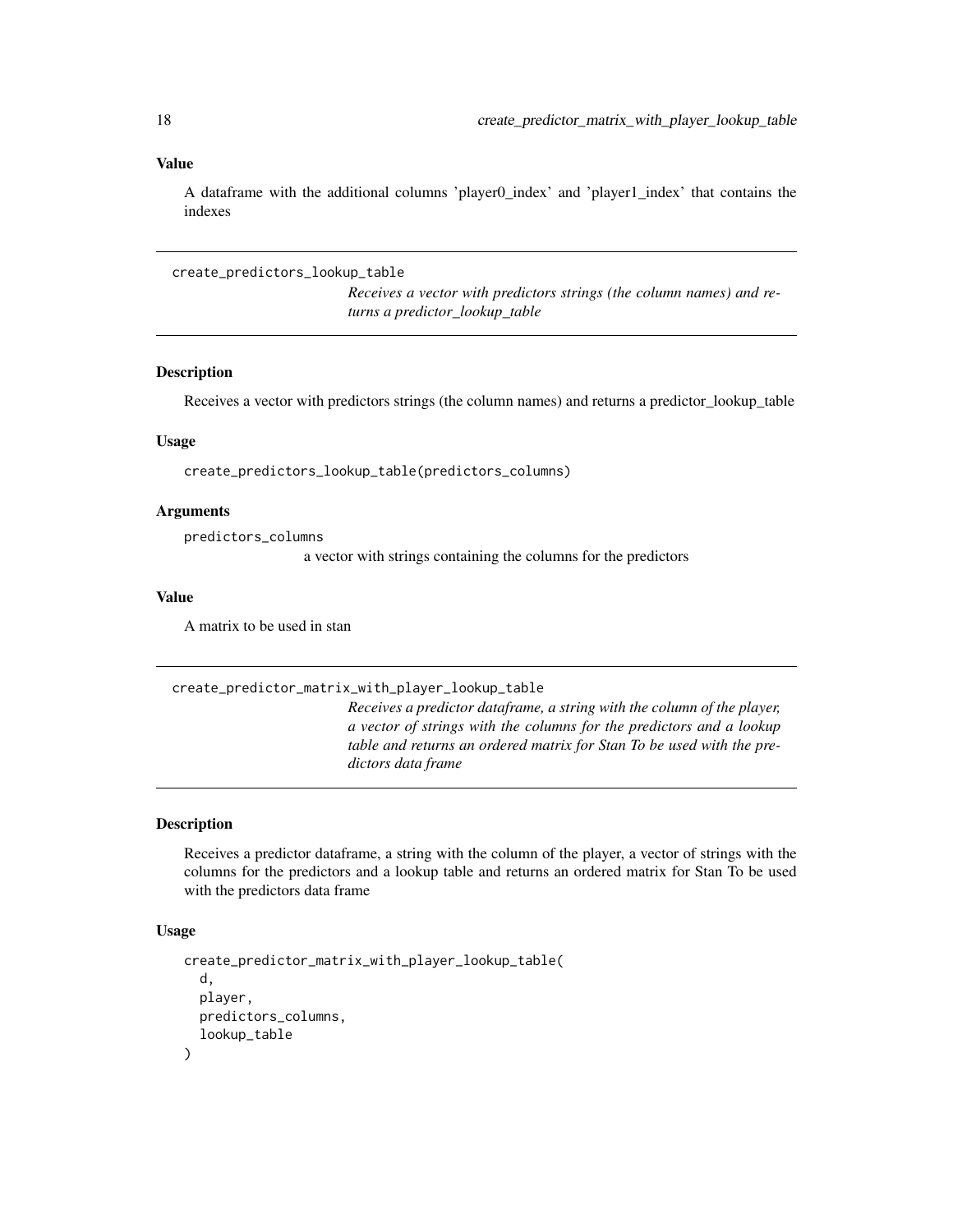# <span id="page-18-0"></span>Arguments

| d                  | a data frame of the predictors                                  |  |
|--------------------|-----------------------------------------------------------------|--|
| player             | The name of the column of data data contains the player         |  |
| predictors_columns |                                                                 |  |
|                    | a vector with strings containing the columns for the predictors |  |
| lookup_table       | a lookup table data frame                                       |  |

# Value

A matrix to be used in stan

```
expand_aggregated_data
```
*Expand aggregated data Several datasets for the Bradley-Terry Model aggregate the number of wins for each player in a different column. The models we provide are intended to be used in a long format. A single result for each contest. This function expands datasets that have aggregated data into this long format.*

# Description

Expand aggregated data Several datasets for the Bradley-Terry Model aggregate the number of wins for each player in a different column. The models we provide are intended to be used in a long format. A single result for each contest. This function expands datasets that have aggregated data into this long format.

#### Usage

expand\_aggregated\_data(d, player0, player1, wins0, wins1, keep)

#### Arguments

| d       | a data frame                                                                                                             |
|---------|--------------------------------------------------------------------------------------------------------------------------|
| player0 | string with column name of player 0                                                                                      |
| player1 | string with column name of player1                                                                                       |
| wins0   | string with column name of the number of wins of player 0                                                                |
| wins1   | string with column name of the number of wins of player 1                                                                |
| keep    | an array of strings with the name of columns we want to keep in the new data<br>frame (and repeat in every expanded row) |

#### Value

a data frame with the expanded dataset. It will have the columns player1, player0, y, the keep columns, and a rowid column (to make each row unique)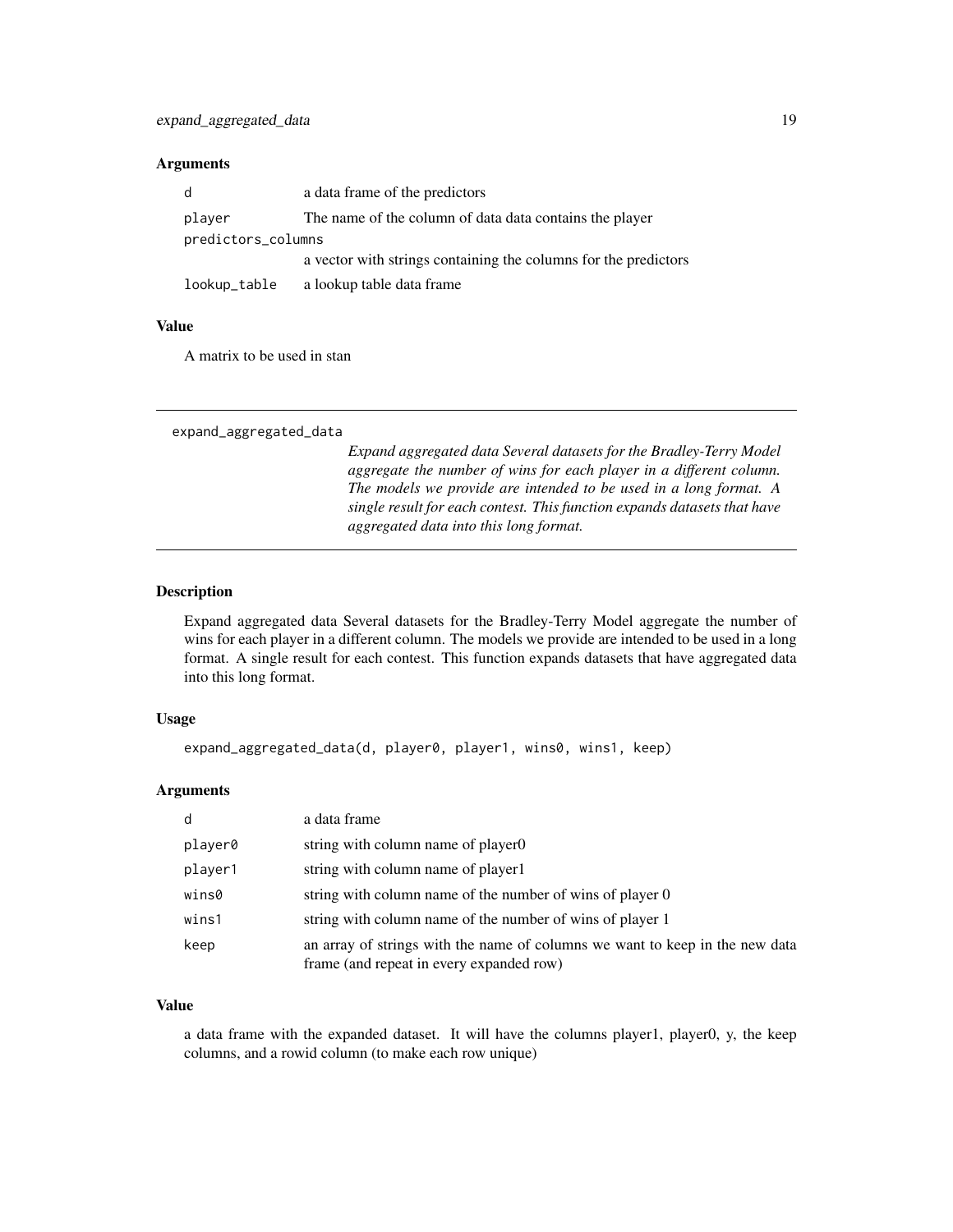#### Examples

```
#Creating a simple data frame with only one row to illustrate how the function works
df1 <- tibble::tribble(~player0, ~player1, ~wins0, ~wins1,~cluster, 'A','B',4, 3, 'c1')
df2 <- expand_aggregated_data(df1,'player0', 'player1', 'wins0', 'wins1', keep=c('cluster'))
print(df2)
```
get\_hpdi\_parameters *Return the mean and the HPDI of the parameters of the model*

#### Description

Return a data frame with the mean and with high and low 95% hpd interval for all parameters of the model

#### Usage

```
get_hpdi_parameters(bpc_object)
```
#### Arguments

bpc\_object a bpc object

# Value

a data frame containing a column with the parameters, a column with mean and two columns with higher and lower hpdi

# Examples

```
m<-bpc(data = tennis_agresti,
player0 = 'player0',
player1 = 'player1',
result_column = 'y',
model_type = 'bt',
solve_ties = 'none')
hpdi<-get_hpdi_parameters(m)
print(hpdi)
```
<span id="page-19-0"></span>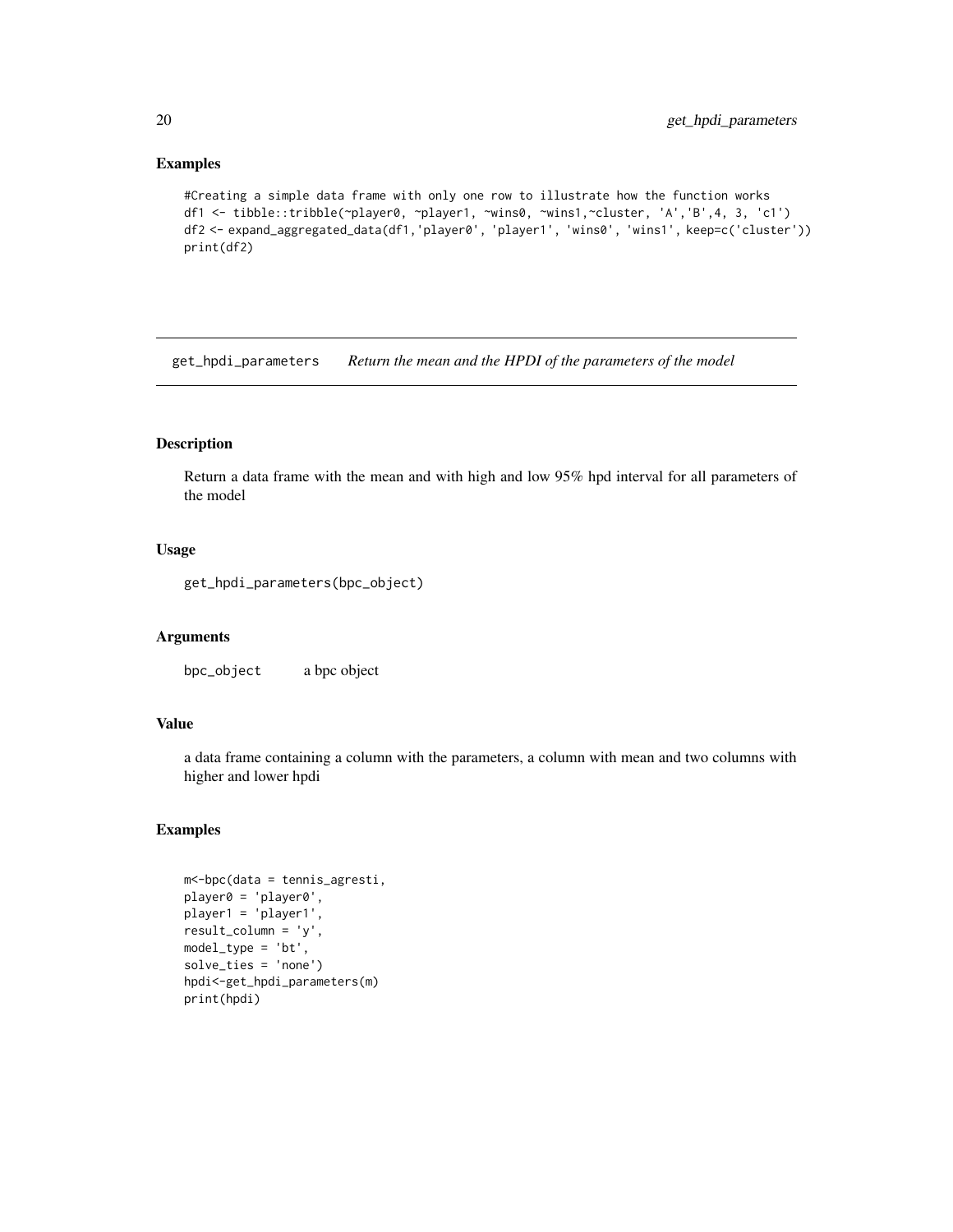<span id="page-20-0"></span>

#### Description

This is used to evaluate the fit of the model using entropy criteria

# Usage

get\_loo(bpc\_object)

# Arguments

bpc\_object a bpc object

#### Value

a loo object

# References

Vehtari A, Gelman A, Gabry J (2017). Practical Bayesian model evaluation using leave-one-out cross-validation and WAIC. Statistics and Computing\_, 27, 1413-1432

#### Examples

```
m<-bpc(data = tennis_agresti,
player0 = 'player0',
player1 = 'player1',
result_column = 'y',
model_type = 'bt',
solve_ties = 'none')
l<-get_loo(m)
print(l)
```

| get_model_parameters Return all the name of parameters in a model from a bpc_object. Here |
|-------------------------------------------------------------------------------------------|
| we exclude the $log_{i}$ lik and the $lp_{i}$ since they are not parameters of            |
| <i>the model</i>                                                                          |

#### Description

Return all the name of parameters in a model from a bpc\_object. Here we exclude the log\_lik and the lp\_\_ since they are not parameters of the model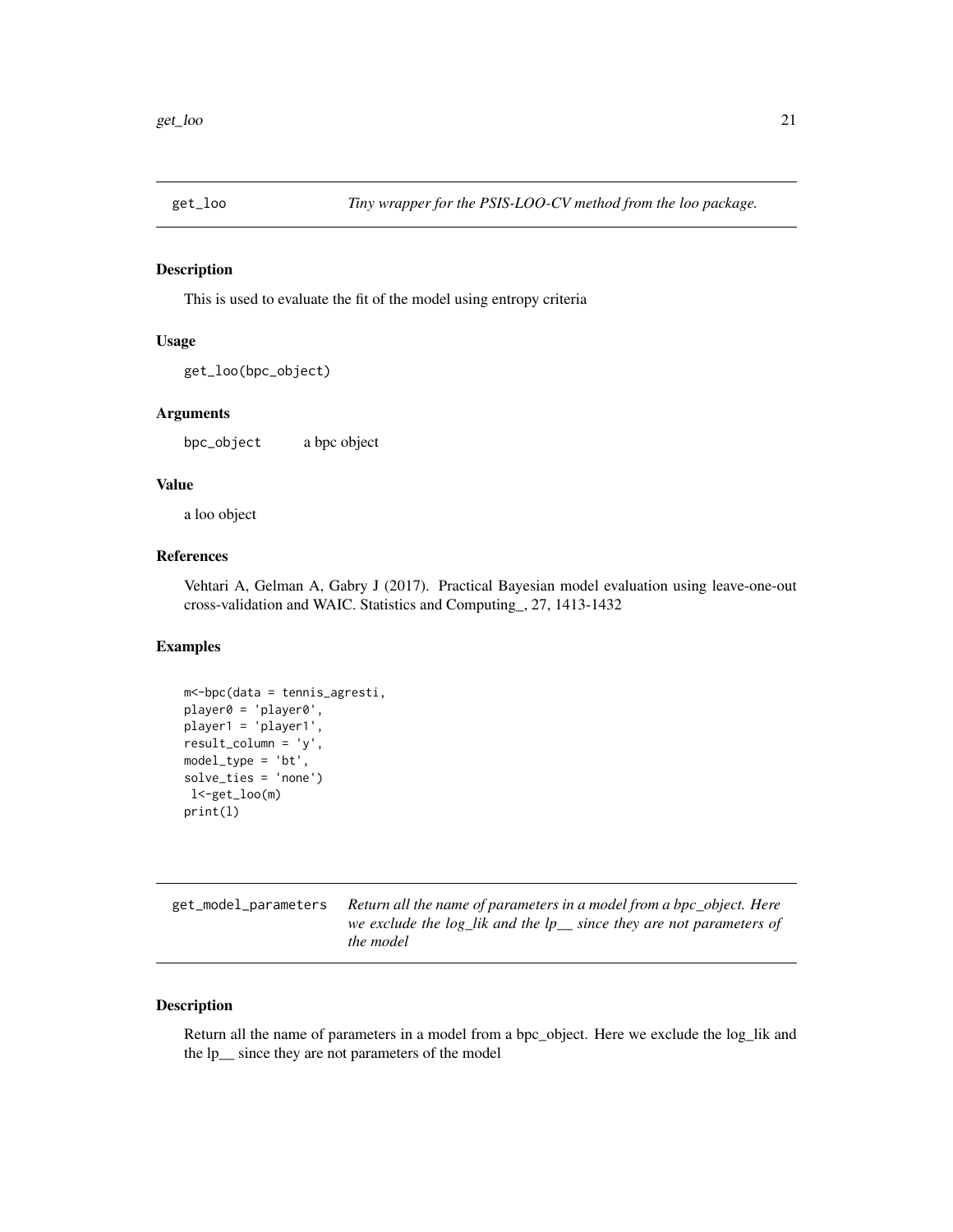#### <span id="page-21-0"></span>Usage

get\_model\_parameters(bpc\_object)

#### Arguments

bpc\_object a bpc object

# Value

a vector with the name of the parameters

| Get the empirical win/draw probabilities based on the ability/strength<br>get_probabilities<br>parameters. Instead of calculating from the probability formula given<br>from the model we create a predictive posterior distribution for all<br>pair combinations and calculate the posterior wins/loose/draw The<br>function returns the mean value of win/loose/draw for the player i. To<br>calculate for player <i>j</i> the probability is $1-p_i$ |
|---------------------------------------------------------------------------------------------------------------------------------------------------------------------------------------------------------------------------------------------------------------------------------------------------------------------------------------------------------------------------------------------------------------------------------------------------------|
|---------------------------------------------------------------------------------------------------------------------------------------------------------------------------------------------------------------------------------------------------------------------------------------------------------------------------------------------------------------------------------------------------------------------------------------------------------|

#### Description

Get the empirical win/draw probabilities based on the ability/strength parameters. Instead of calculating from the probability formula given from the model we create a predictive posterior distribution for all pair combinations and calculate the posterior wins/loose/draw The function returns the mean value of win/loose/draw for the player i. To calculate for player j the probability is 1-p\_i

#### Usage

```
get_probabilities(bpc_object, n = 1000)
```
#### Arguments

| bpc_object | a bpc object                                 |
|------------|----------------------------------------------|
| n          | number of samples to draw from the posterior |

# Value

a list with data frame table with the respective probabilities and a matrix with the corresponding posterior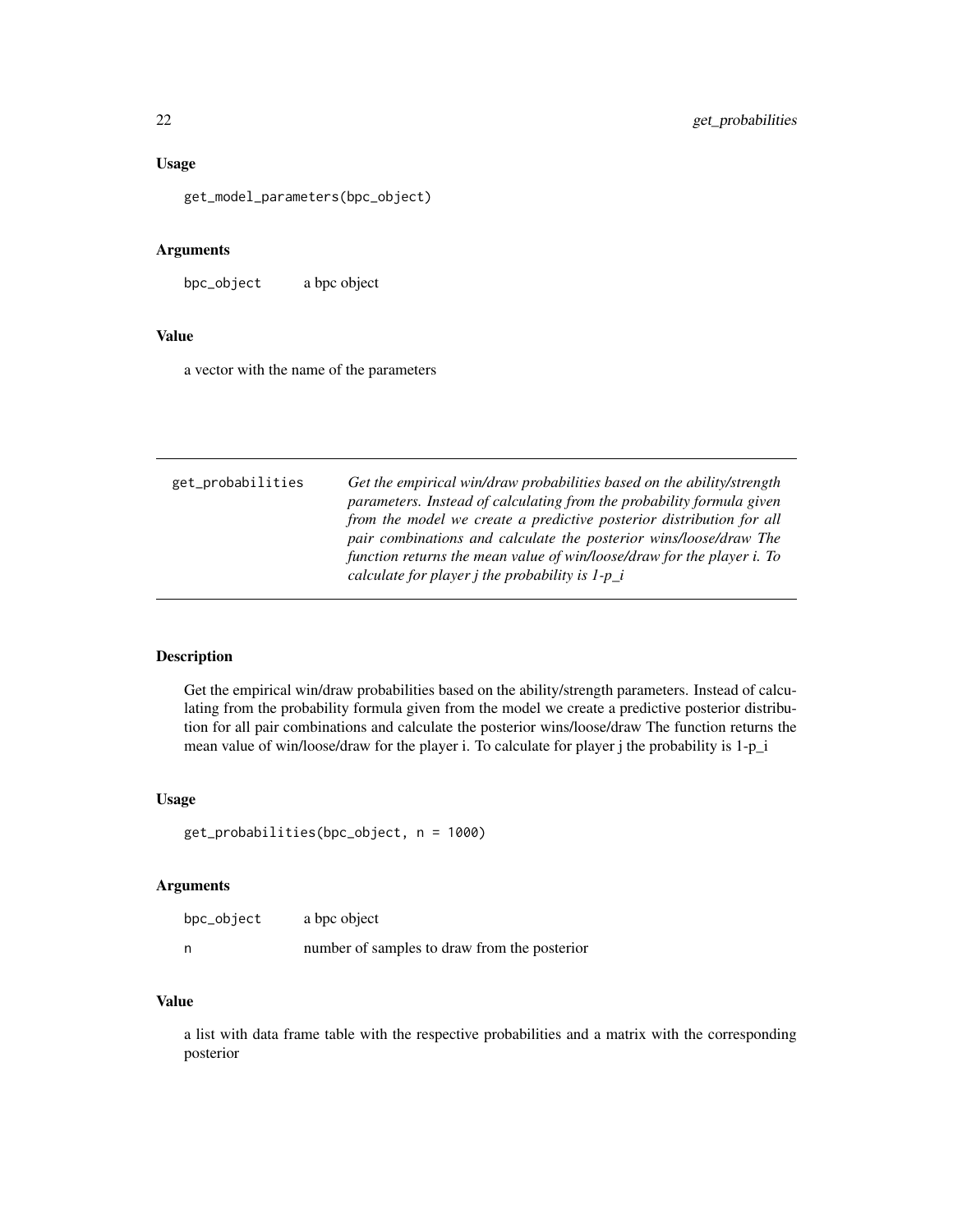# <span id="page-22-0"></span>get\_rank\_of\_players 23

#### Examples

```
m<-bpc(data = tennis_agresti,
player0 = 'player0',
player1 = 'player1',
result_column = 'y',
model_type = 'bt',
solve_ties = 'none')
prob<-get_probabilities(m)
print(prob$Table)
```
get\_rank\_of\_players *Generate a ranking of the ability based on sampling the posterior distribution of the ranks.*

# Description

To print this object you should remove the last column PosteriorRank since it contain the whole posterior distribution for each case

#### Usage

get\_rank\_of\_players(bpc\_object, n = 1000)

# Arguments

| bpc_object | a bpc object                                 |
|------------|----------------------------------------------|
| n          | Number of times we will sample the posterior |

# Value

a data frame. This data frame contains the median of the rank, the mean, the standard deviation and column with a list containing all the posterior values for the rank

#### Examples

```
m<-bpc(data = tennis_agresti,
player0 = 'player0',
player1 = 'player1',
result_column = 'y',
model_type = 'bt',
solve_ties = 'none')
rank_m<-get_rank_of_players(m,n=100)
rank_table <- dplyr::select(rank_m,-MeanRank, -StdRank,-PosteriorRank)
print(rank_table)
```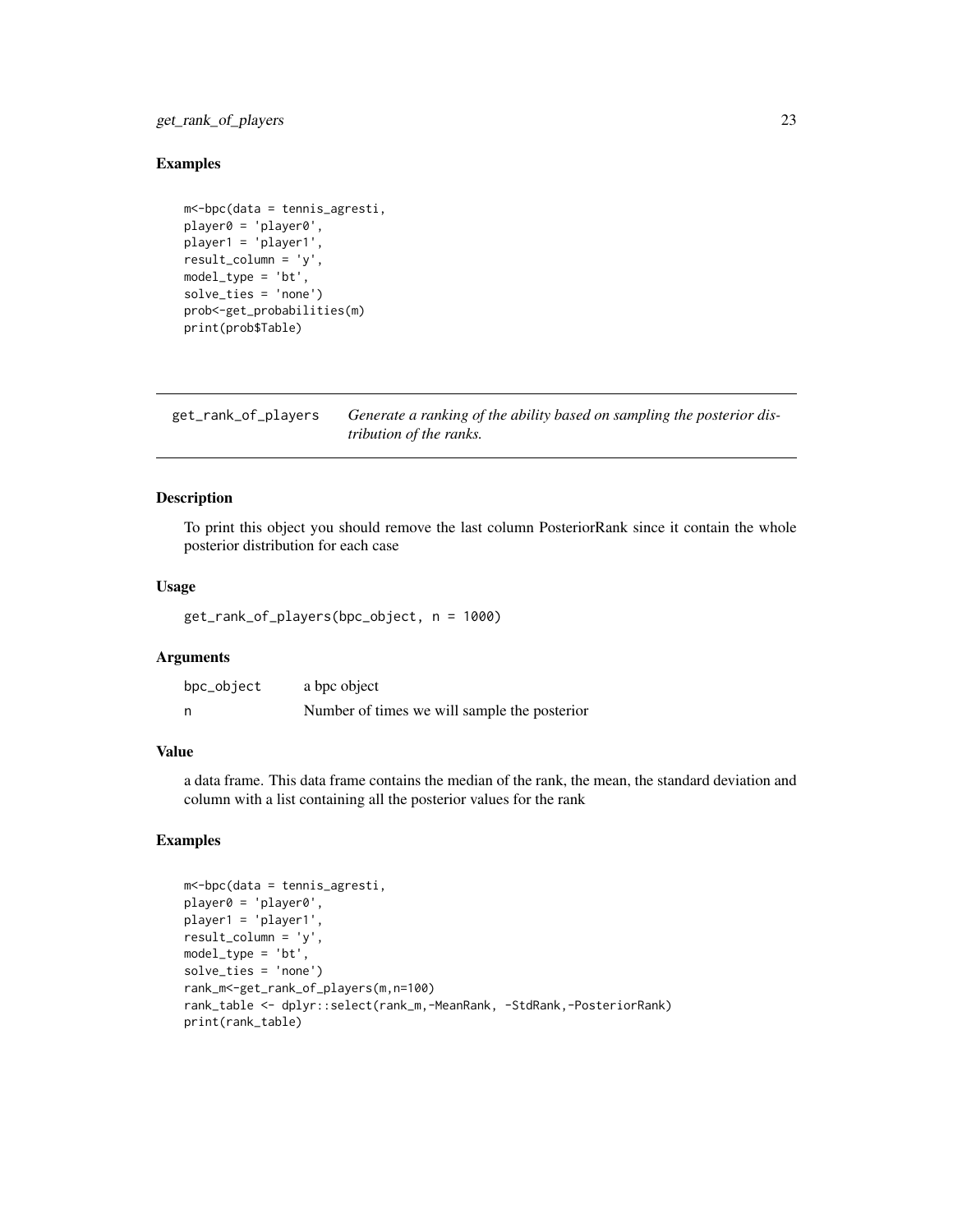<span id="page-23-0"></span>get\_sample\_posterior *Get the posterior samples for a parameter of the model.*

#### Description

Return a data frame with the posterior samples for the parameters of the model

# Usage

```
get_sample_posterior(bpc_object, par = "lambda", n = 1000)
```
#### Arguments

| bpc_object | a bpc object                                 |
|------------|----------------------------------------------|
| par        | name of the parameters to predict            |
| n          | how many times are we sampling? Default 1000 |

#### Value

Return a data frame with the posterior samples for the parameters. One column for each parameter one row for each sample

#### Examples

```
m<-bpc(data = tennis_agresti,
player0 = 'player0',
player1 = 'player1',
result_column = 'y',
model_type = 'bt',
solve_ties = 'none')
s <- get_sample_posterior(m, par='lambda', n=100)
print(head(s))
```

| get_stanfit | Retrieve the stanfit object generated by rstan. |
|-------------|-------------------------------------------------|
|             |                                                 |

# Description

This object can be used with any other function or package that uses stanfit objects from rstan

# Usage

get\_stanfit(bpc\_object)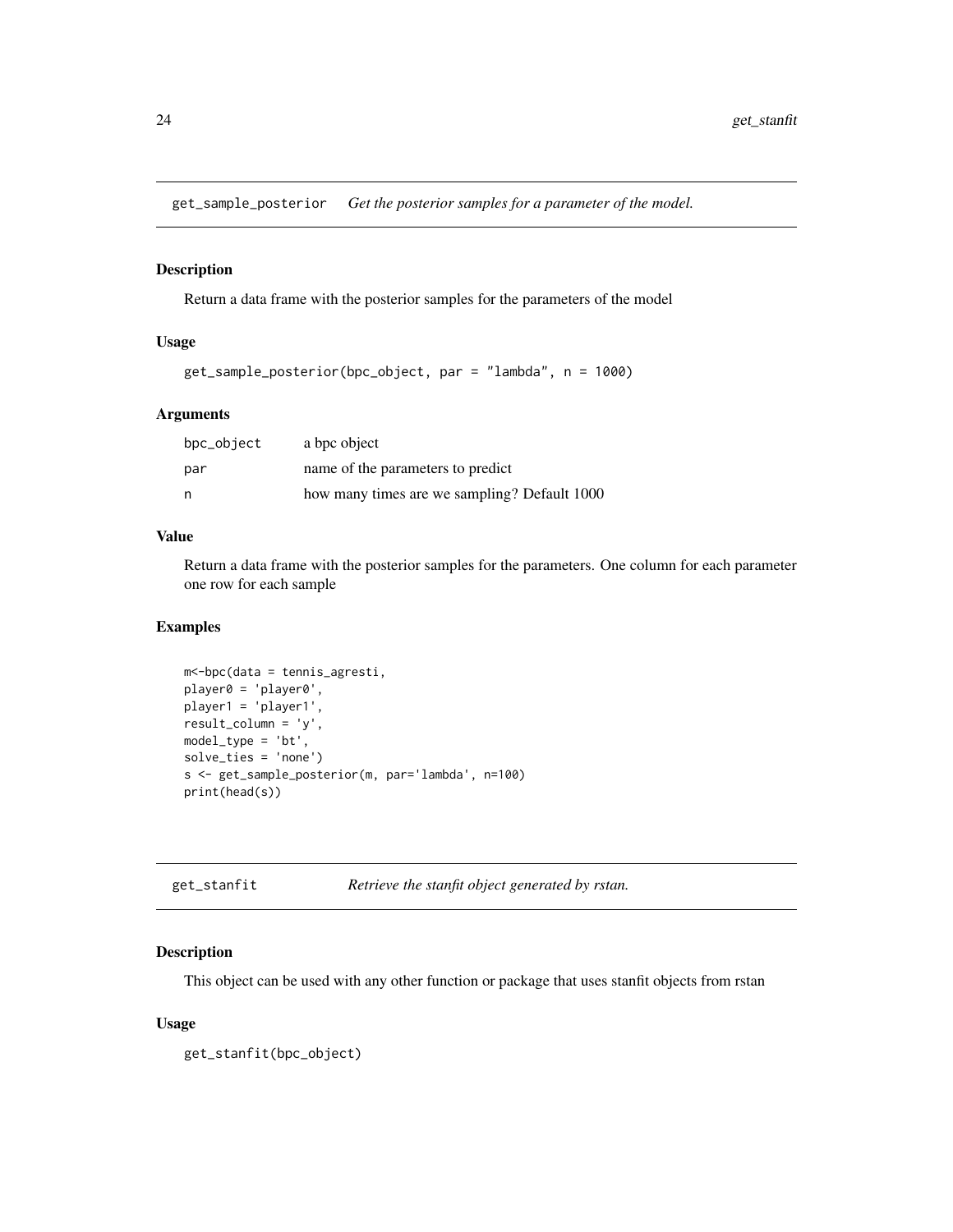```
get_stanfit_summary 25
```
# Arguments

bpc\_object a bpc object

#### Value

a stanfit object

#### Examples

```
m<-bpc(data = tennis_agresti,
player0 = 'player0',
player1 = 'player1',
result_column = 'y',
model_type = 'bt',
solve_ties = 'none')
stanfit<- get_stanfit(m)
print(class(stanfit))
```
get\_stanfit\_summary *Get stanfit summary table of all parameters excluding log\_lik.*

#### Description

Important to investigate the neff and the Rhat from the MCMC This excludes the log\_lik paramter

# Usage

get\_stanfit\_summary(bpc\_object)

#### Arguments

bpc\_object a bpc object

#### Value

a data frame with the summary including quantiles, Rhat and neff

# Examples

```
m<-bpc(data = tennis_agresti,
player0 = 'player0',
player1 = 'player1',
result_column = 'y',
model_type = 'bt',
solve_ties = 'none')
s <- get_stanfit_summary(m)
```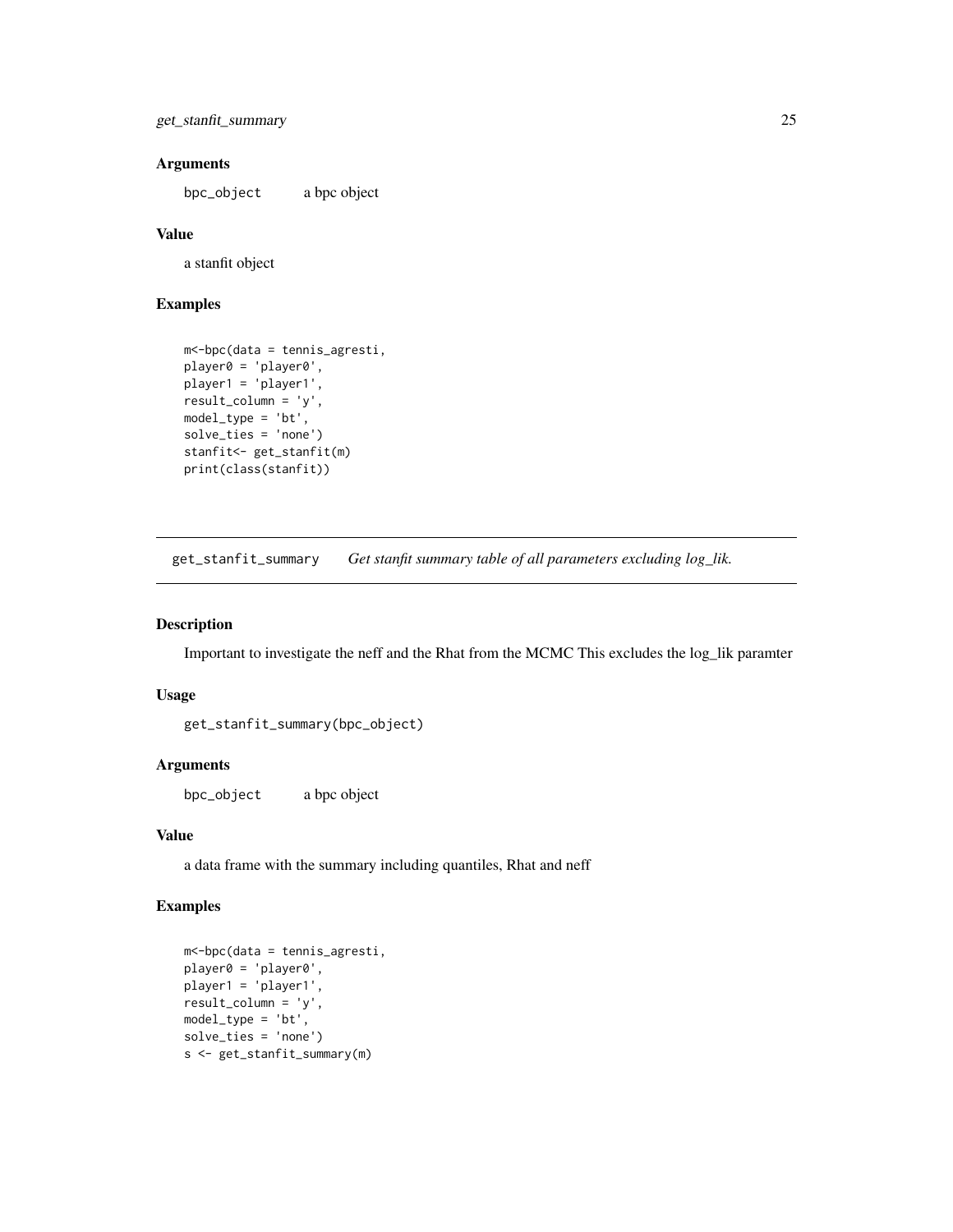<span id="page-25-0"></span>print(s)

get\_waic *Tiny wrapper for the WAIC method from the loo package.*

#### Description

This is used to evaluate the fit of the model using the Watanabe-Akaike Information criteria

#### Usage

get\_waic(bpc\_object)

# Arguments

bpc\_object a bpc object

#### Value

a loo object

# References

Gelman, Andrew, Jessica Hwang, and Aki Vehtari. Understanding predictive information criteria for Bayesian models. Statistics and computing 24.6 (2014): 997-1016.

# Examples

```
m<-bpc(data = tennis_agresti,
player0 = 'player0',
player1 = 'player1',
result_column = 'y',
model_type = 'bt',
solve_ties = 'none')
waic<-get_waic(m)
print(waic)
```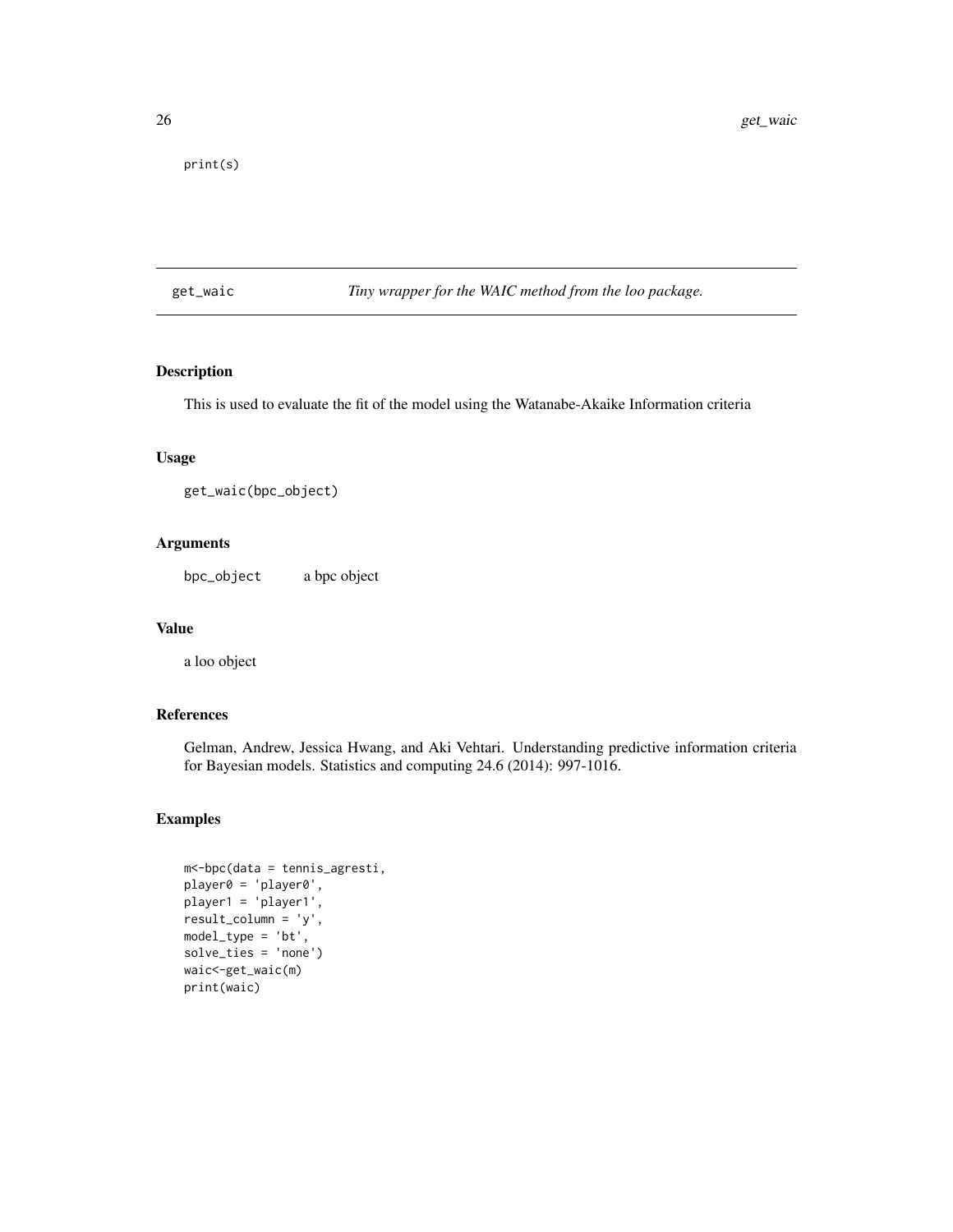<span id="page-26-0"></span>

#### Description

Calculate HPDI for all parameters from a stanfit object Here we use the coda package

#### Usage

```
HPDI_from_stanfit(stanfit)
```
#### Arguments

stanfit a stanfit object retrived from a bpc object

# Value

a data frame with the HPDI calculated from the coda package

# References

Martyn Plummer, Nicky Best, Kate Cowles and Karen Vines (2006). CODA: Convergence Diagnosis and Output Analysis for MCMC, R News, vol 6, 7-11

```
HPD_higher_from_column
```
*Returns the higher value of the HPD interval for a data frame column*

#### Description

Returns the higher value of the HPD interval for a data frame column

# Usage

```
HPD_higher_from_column(column, credMass = 0.95)
```
#### Arguments

| column   | the data to calculate the HPDI                                     |
|----------|--------------------------------------------------------------------|
| credMass | Credibility mass for the interval (area contained in the interval) |

# Value

the value of the higher HPD interval for that column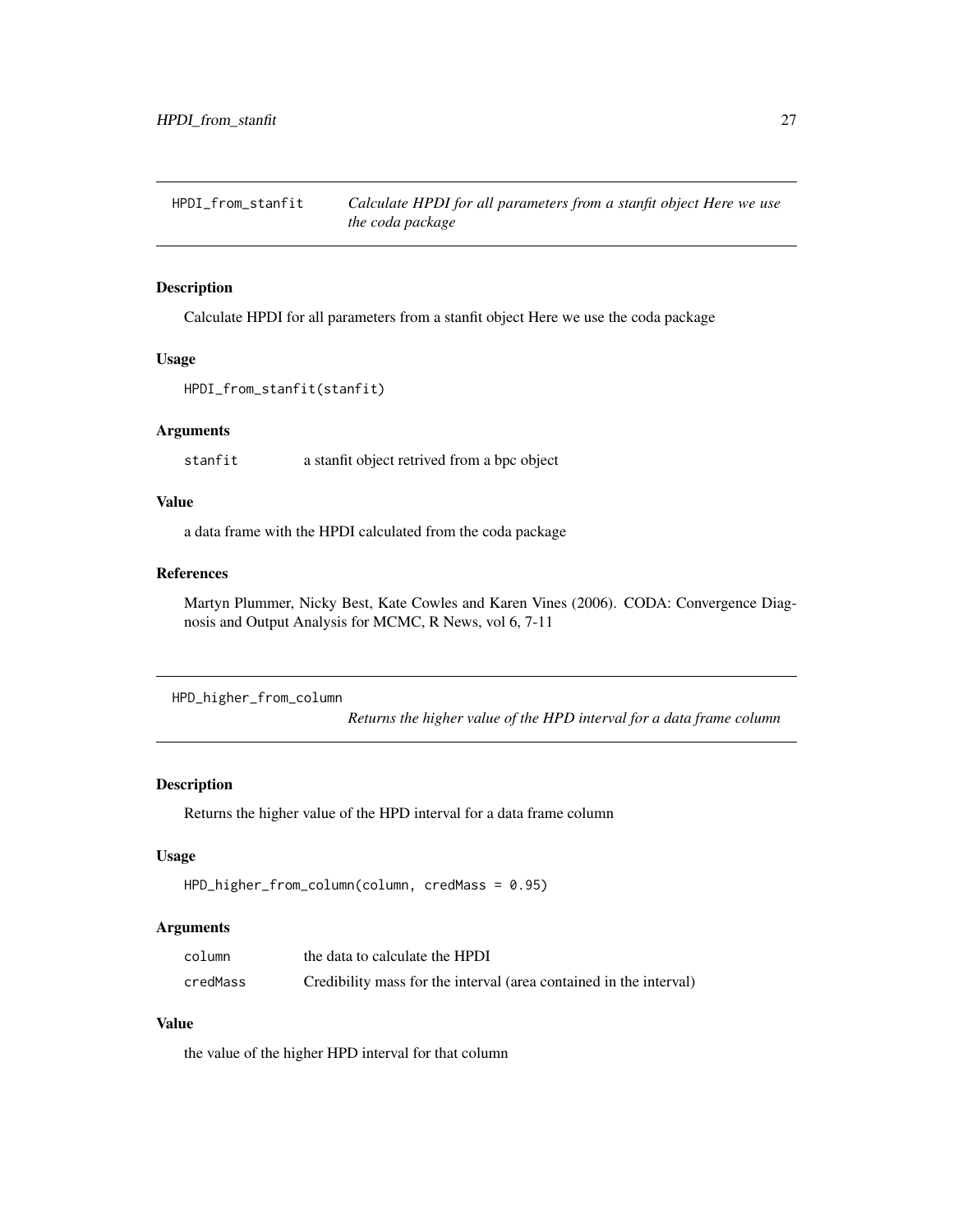# <span id="page-27-0"></span>References

Mike Meredith and John Kruschke (2020). HDInterval: Highest (Posterior) Density Intervals. R package version 0.2.2. https://CRAN.R-project.org/package=HDInterval

HPD\_lower\_from\_column *Returns the lower value of the HPD interval for a data frame column*

#### Description

Returns the lower value of the HPD interval for a data frame column

#### Usage

HPD\_lower\_from\_column(column, credMass = 0.95)

# Arguments

| column   | the data to calculate the HPDI                                     |
|----------|--------------------------------------------------------------------|
| credMass | Credibility mass for the interval (area contained in the interval) |

#### Value

the value of the lower HPD interval for that column

#### References

Mike Meredith and John Kruschke (2020). HDInterval: Highest (Posterior) Density Intervals. R package version 0.2.2. https://CRAN.R-project.org/package=HDInterval

inv\_logit *Inverse logit function*

#### Description

Inverse logit function

#### Usage

inv\_logit(x)

#### Arguments

x is a real -inf to inf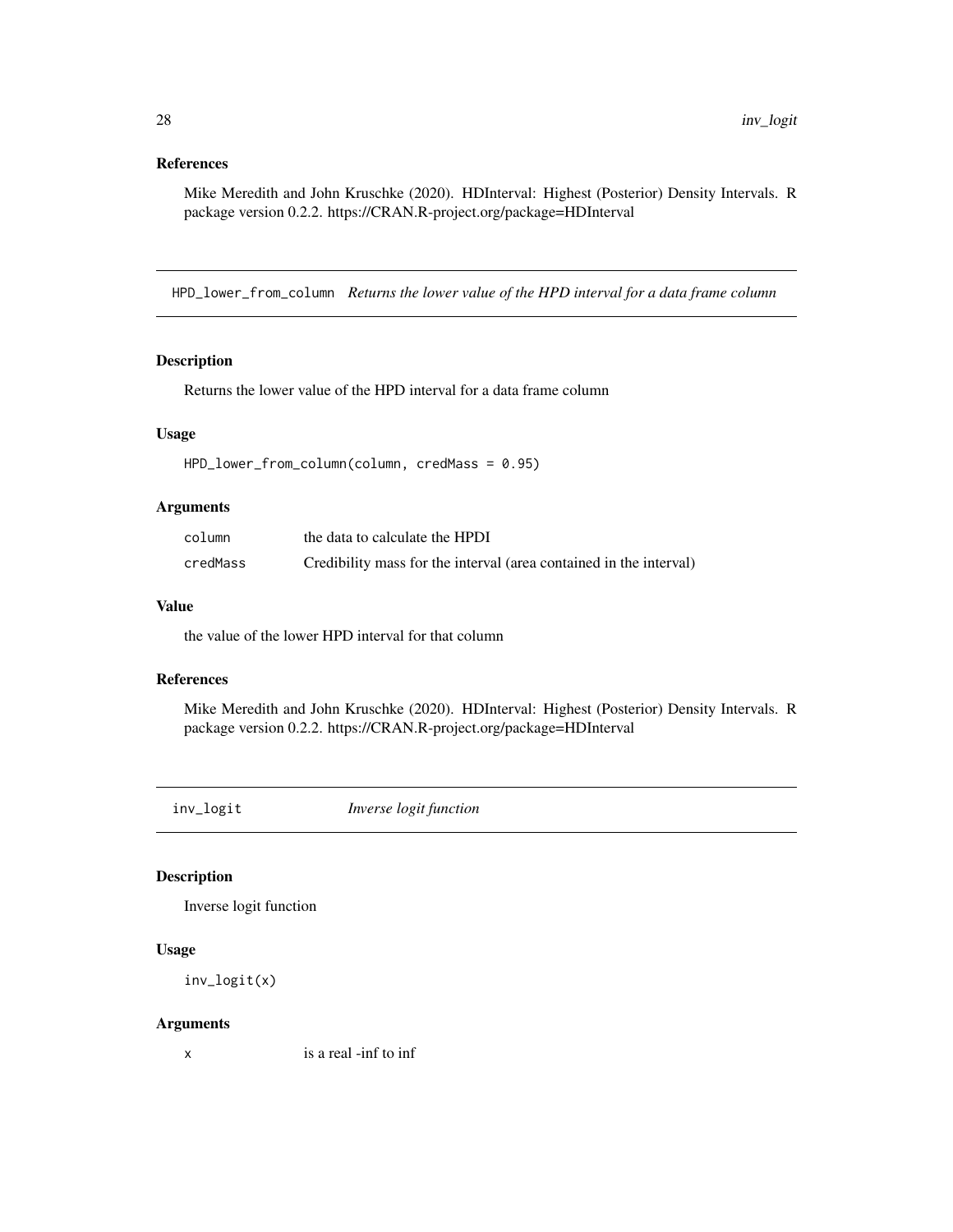<span id="page-28-0"></span>launch\_shinystan 29

# Value

a value between 0 and 1

# References

https://en.wikipedia.org/wiki/Logit

# Examples

inv\_logit(5) inv\_logit(-5) inv\_logit(0)

launch\_shinystan *Tiny wrapper to launch a shinystan app to investigate the MCMC.*

# Description

It launches a shinystan app automatically in the web browser

# Usage

```
launch_shinystan(bpc_object)
```
# Arguments

bpc\_object a bpc object

# Examples

```
m<-bpc(data = tennis_agresti,
player0 = 'player0',
player1 = 'player1',
result_column = 'y',
model_type = 'bt',
solve_ties = 'none')
launch_shinystan(m)
```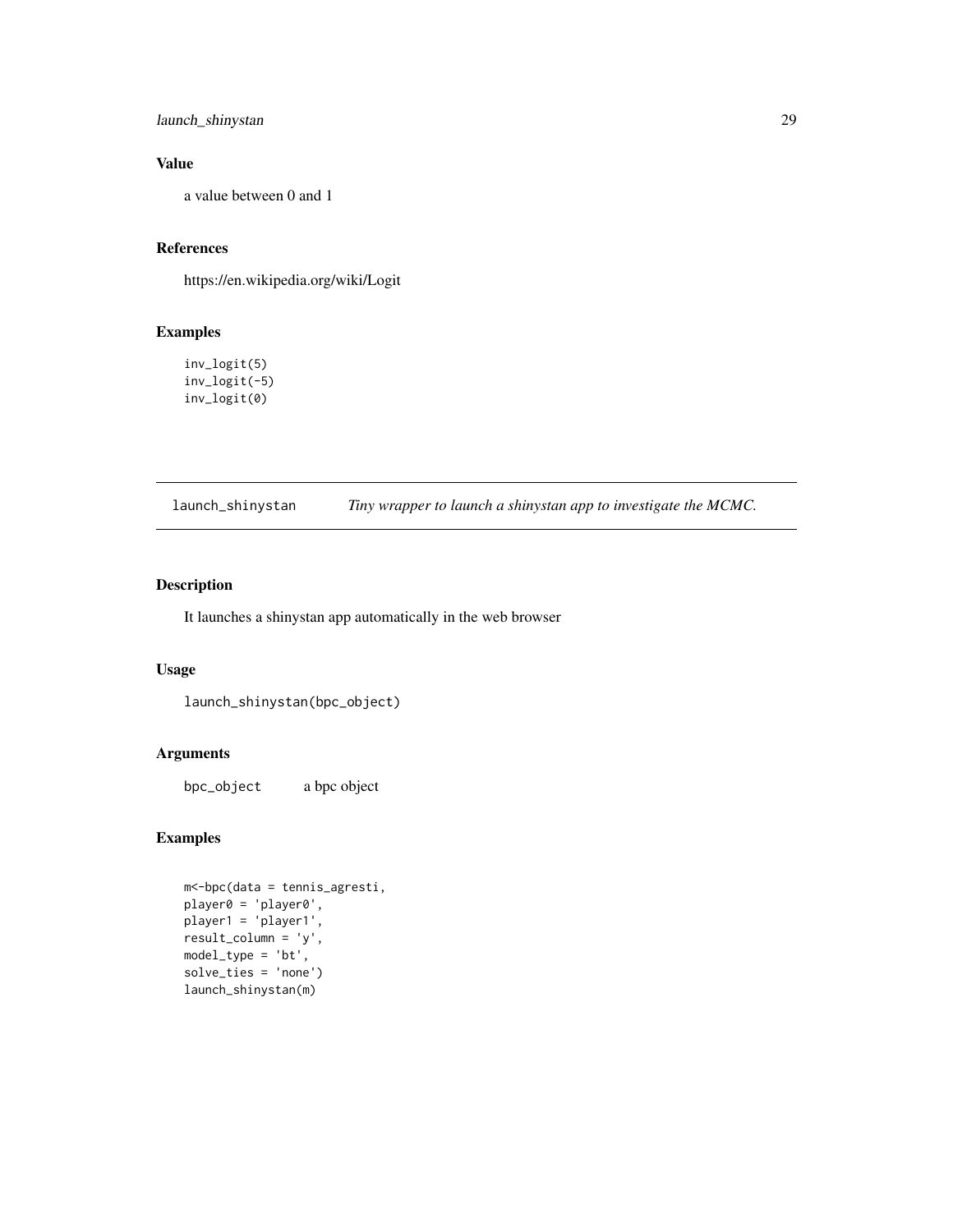<span id="page-29-0"></span>

# Description

Logit function

#### Usage

logit(x)

#### Arguments

x p is a probability 0 to 1

#### Value

a value between -inf and inf

# References

https://en.wikipedia.org/wiki/Logit

#### Examples

logit(0.5)  $logit(0.2)$ 

match\_cluster\_names\_to\_cluster\_lookup\_table

*Receives a column with cluster names and returns a data frame with the relevant index column based on a given cluster lookup table*

# Description

Receives a column with cluster names and returns a data frame with the relevant index column based on a given cluster lookup table

#### Usage

match\_cluster\_names\_to\_cluster\_lookup\_table(d, cluster, cluster\_lookup\_table)

# Arguments

d a data frame cluster The name of the column of data data contains player0 cluster\_lookup\_table a lookup table for the cluster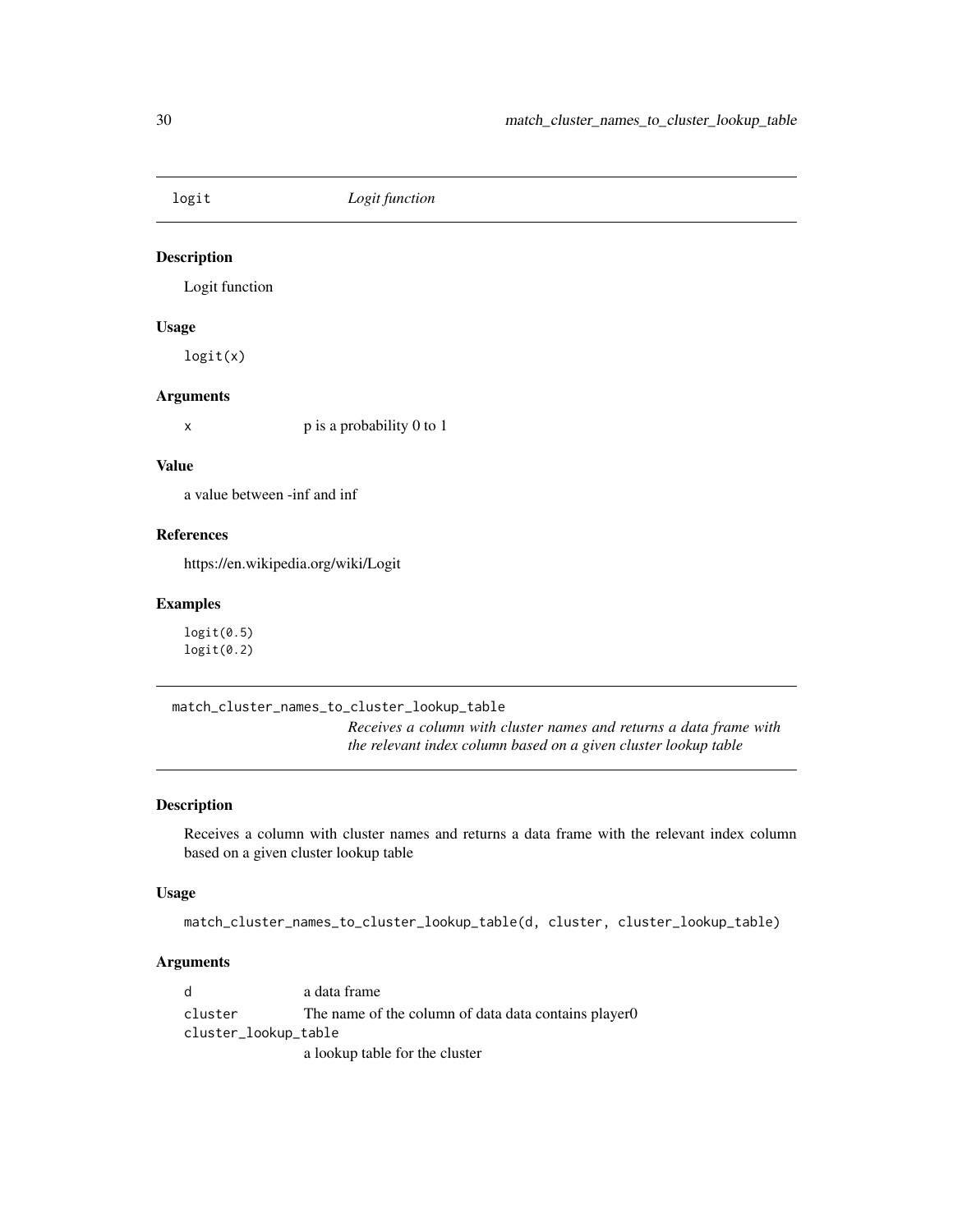#### <span id="page-30-0"></span>Value

A dataframe with the additional columns 'cluster\_index' that contains the indexes

match\_player\_names\_to\_lookup\_table

*Receives two columns with player names and returns a data frame with the relevant index columns based on a given lookup table*

#### Description

Receives two columns with player names and returns a data frame with the relevant index columns based on a given lookup table

#### Usage

```
match_player_names_to_lookup_table(d, player0, player1, lookup_table)
```
#### Arguments

| d            | a data frame                                          |
|--------------|-------------------------------------------------------|
| player0      | The name of the column of data data contains player 0 |
| player1      | The name of the column of data data contains player 1 |
| lookup_table | a lookup table data frame                             |

### Value

A dataframe with the additional columns 'player0\_index' and 'player1\_index' that contains the indexes

| optimization_algorithms |                                                                                                                                                                                                                                                                                                                                                                             |
|-------------------------|-----------------------------------------------------------------------------------------------------------------------------------------------------------------------------------------------------------------------------------------------------------------------------------------------------------------------------------------------------------------------------|
|                         | Dataset containing an example of the performance of different opti-<br>mization algorithms against different benchmark functions. This is<br>a reduced version of the dataset presented at the paper: "Statistical<br>Models for the Analysis of Optimization Algorithms with Benchmark<br>Functions.". For details on how the data was collected we refer to the<br>paper. |
|                         |                                                                                                                                                                                                                                                                                                                                                                             |

# Description

Dataset containing an example of the performance of different optimization algorithms against different benchmark functions. This is a reduced version of the dataset presented at the paper: "Statistical Models for the Analysis of Optimization Algorithms with Benchmark Functions.". For details on how the data was collected we refer to the paper.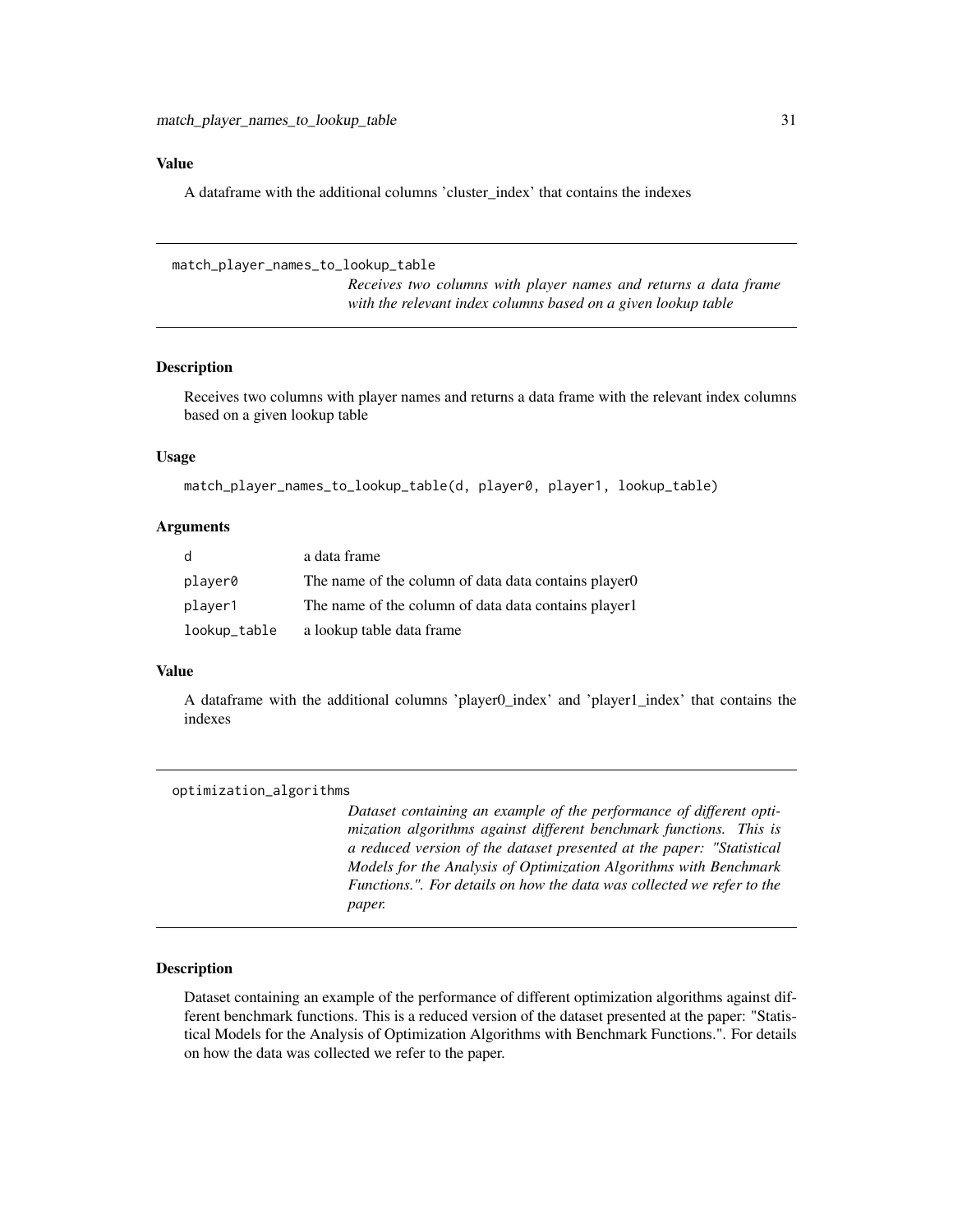#### <span id="page-31-0"></span>Usage

```
optimization_algorithms
```
# Format

This is the expansion of the data where each row contains 1 match only

- Algorithm: name of algorithm
- Benchmark: name of the benchmark problem
- TrueRewardDifference: Difference between the minimum function value obtained by the algorithm and the known global minimum
- Ndimensions: Number of dimensions of the benchmark problem
- MaxFevalPerDimensions: Maximum allowed budget for the algorithm per dimensions of the benchmark problem
- simNumber: id of the simulation. Indicates the repeated measures of each algorithm in each benchmark

#### Source

Mattos, David Issa, Jan Bosch, and Helena Holmstrom Olsson. Statistical Models for the Analysis of Optimization Algorithms with Benchmark Functions. arXiv preprint arXiv:2010.03783 (2020).

predict.bpc *Predict results for new data.*

#### Description

This S3 function receives the bpc model and a data frame containing the same columns as the one used to fit the model. It returns another data frame with with the same columns of the new data and n additional columns representing a posterior preditive distribution. See the vignettes for a larger examples with the usage of this function

#### Usage

```
## S3 method for class 'bpc'
predict(object, newdata, predictors = NULL, n = 100, return_matrix = F, ...)
```
#### Arguments

| obiect  | a bpc object                                                                                    |
|---------|-------------------------------------------------------------------------------------------------|
| newdata | a data frame that contains columns with the same names as used to fit the data<br>in the model. |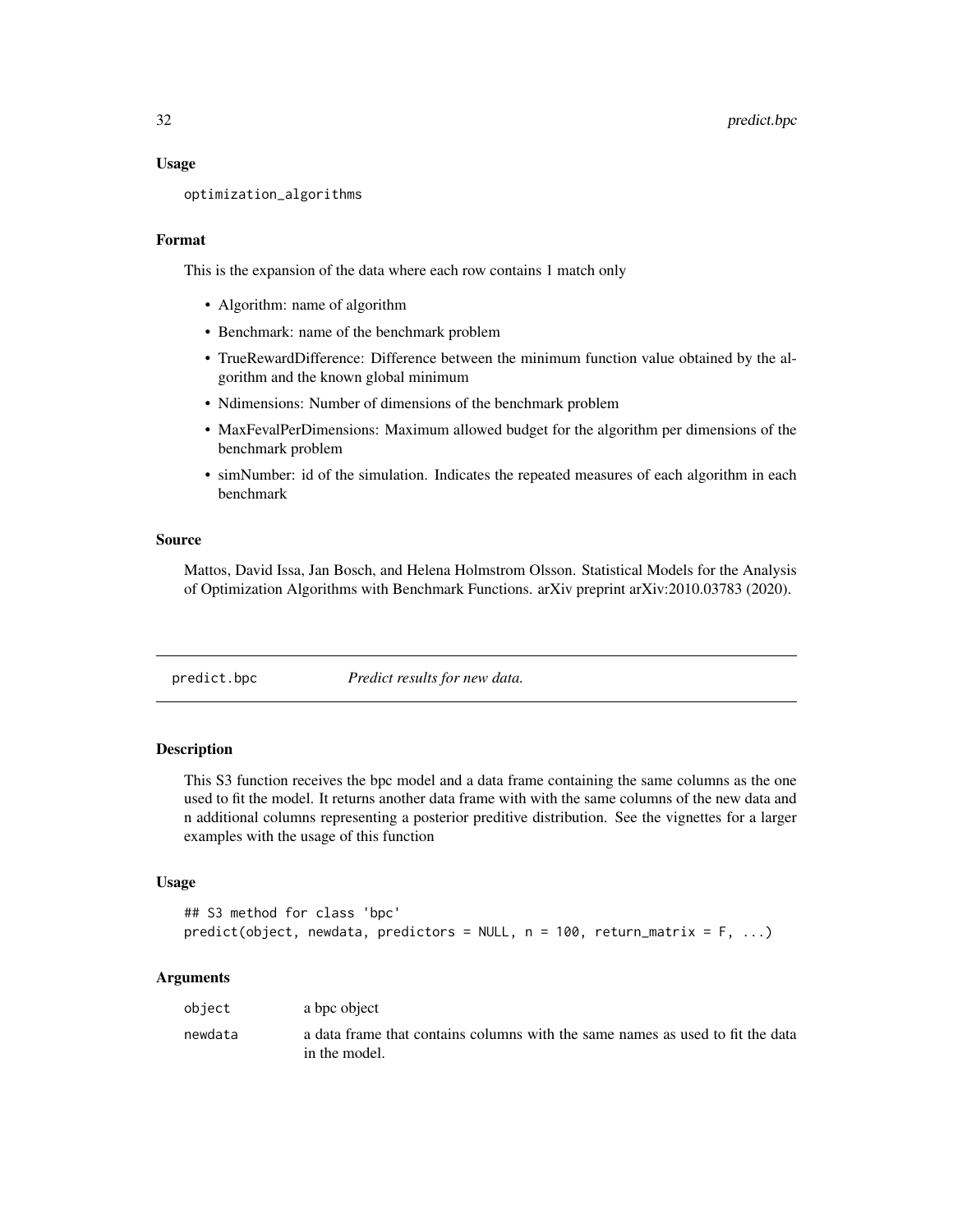#### <span id="page-32-0"></span>print.bpc 33

| predictors    | A data frame that contains the players predictors values when using a general-<br>ized model. Should be set only if using the generalized models. Only numeric<br>values are accepted. Booleans are accepted but will be cast into integers. The<br>first column should be for the player name, the others will be the predictors. The<br>column names will be used as name for the predictors |
|---------------|------------------------------------------------------------------------------------------------------------------------------------------------------------------------------------------------------------------------------------------------------------------------------------------------------------------------------------------------------------------------------------------------|
| n             | number of time we will iterate and get the posterior. default is 100 so we dont<br>get too many                                                                                                                                                                                                                                                                                                |
| return_matrix | should we return only a matrix with the predictive values. Default F. Use this to<br>combine with predictive posterior plots in bayes plot. This parameter also ignores<br>the n parameter above since it passes all the predictions from stan                                                                                                                                                 |
|               | additional parameters for the generic print function                                                                                                                                                                                                                                                                                                                                           |

# Value

a dataframe or a matrix depending on the return\_matrix parameter

# Examples

```
m<-bpc(data = tennis_agresti,
player0 = 'player0',
player1 = 'player1',
result_column = 'y',
model_type = 'bt',
solve_ties = 'none')
predict(m,newdata=tennis_agresti)
```
print.bpc *Print method for the bpc object.*

#### Description

This S3 functions only prints the mean and the HDPI values of all the parameters in the model

#### Usage

## S3 method for class 'bpc' print(x, digits =  $3, ...$ )

# Arguments

| x       | a bpc object                                         |
|---------|------------------------------------------------------|
| digits  | number of decimal digits in the table                |
| $\cdot$ | additional parameters for the generic print function |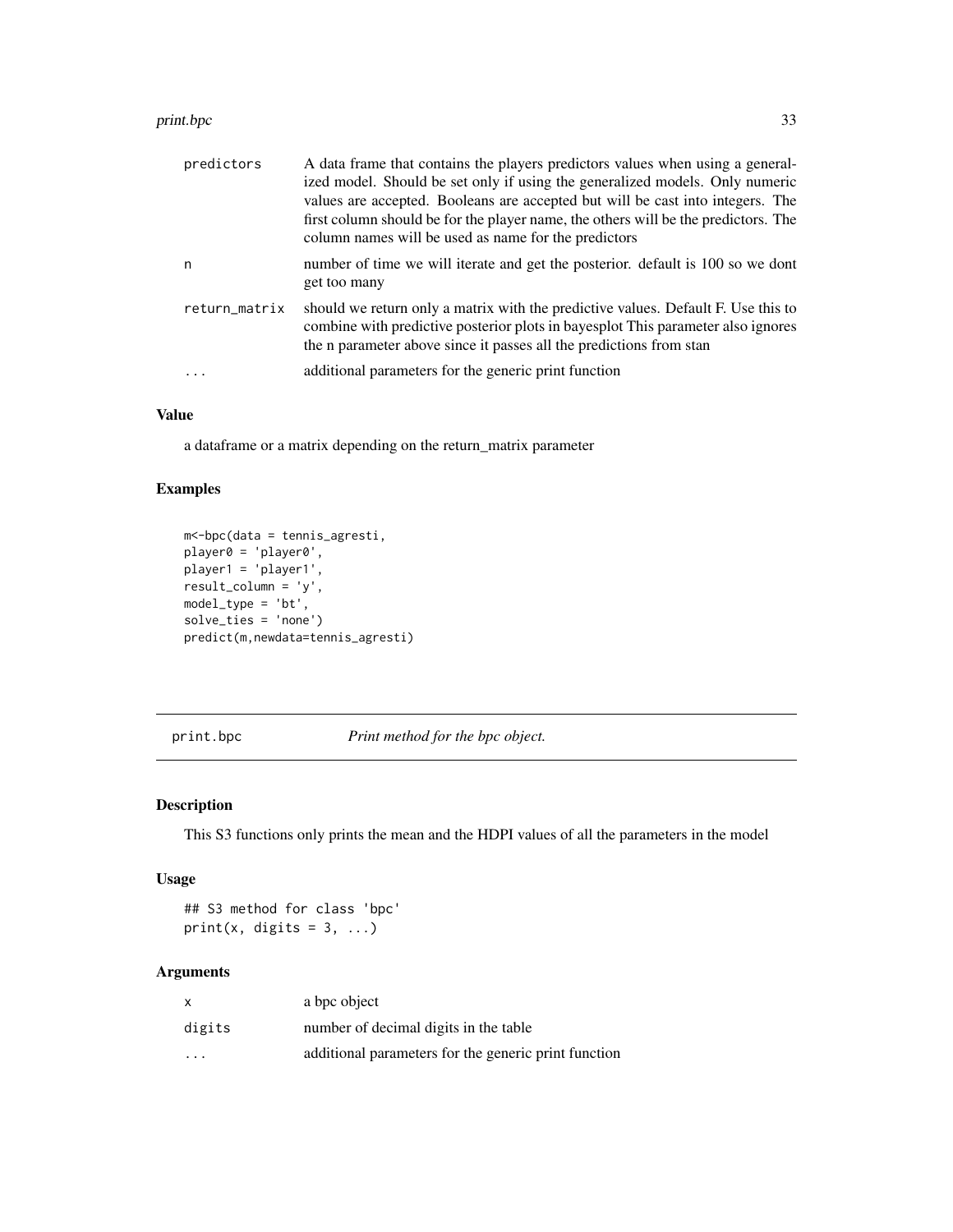# Examples

```
m<-bpc(data = tennis_agresti,
player0 = 'player0',
player1 = 'player1',
result_column = 'y',
model_type = 'bt',
solve_ties = 'none')
#' print(m)
```
replace\_parameter\_index\_with\_names

*Replace the name of the parameter from index to name using a lookup\_table Receives a data frame and returns a dataframe.*

# Description

Replace the name of the parameter from index to name using a lookup\_table Receives a data frame and returns a dataframe.

#### Usage

```
replace_parameter_index_with_names(
 d,
  column,
 par,
  lookup_table,
 cluster_lookup_table = NULL,
 predictors_lookup_table = NULL
)
```
#### Arguments

| d                       | dataframe                         |  |
|-------------------------|-----------------------------------|--|
| column                  | name of the colum                 |  |
| par                     | name of the parameter             |  |
| lookup_table            | lookup table of the players       |  |
| cluster_lookup_table    |                                   |  |
|                         | a lookup table of the predictors  |  |
| predictors_lookup_table |                                   |  |
|                         | a lookup table for the predictors |  |
|                         |                                   |  |

#### Value

a data. frame where we change the names in the variable colum to the corresponding parameter\_name from the lookup table

<span id="page-33-0"></span>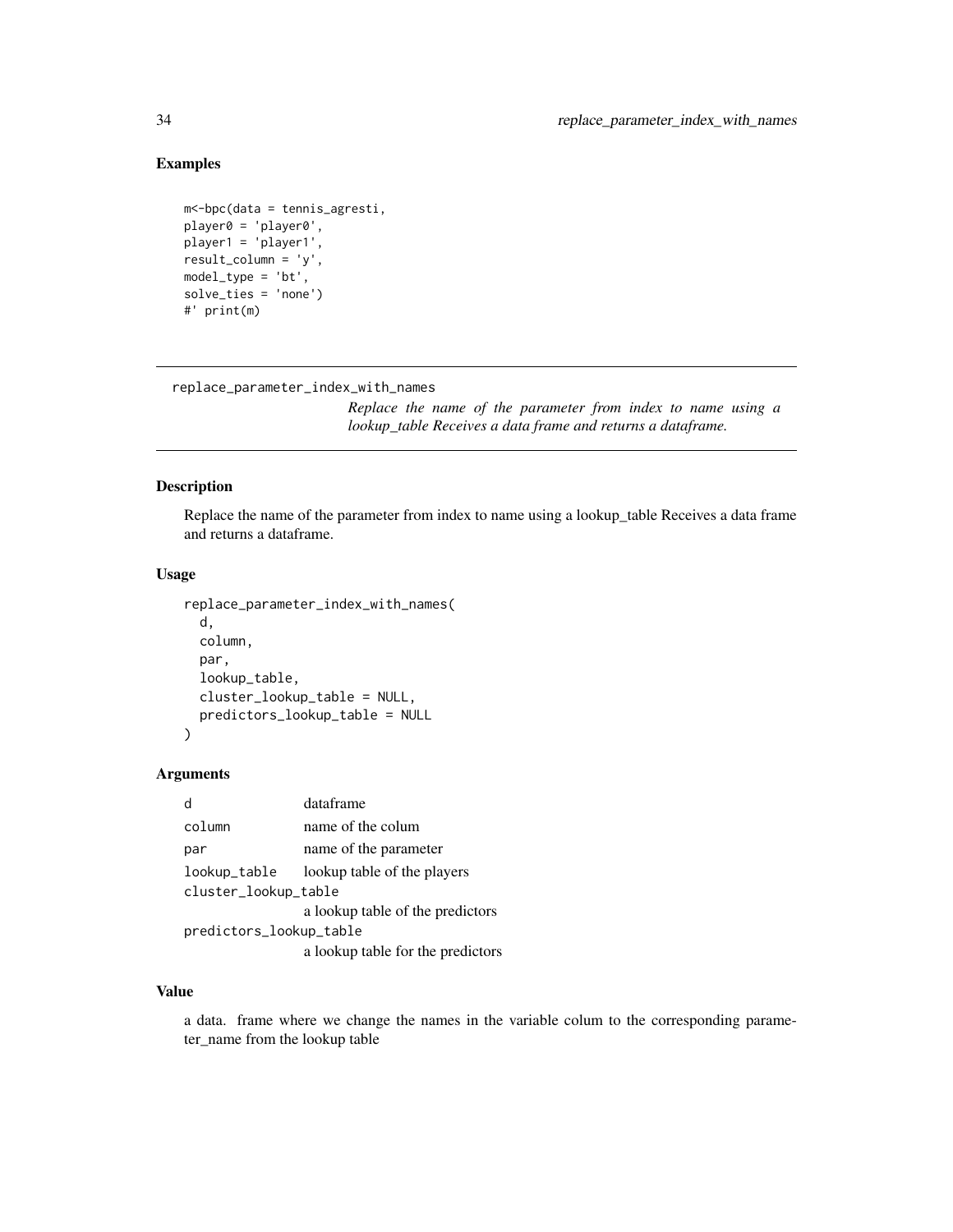<span id="page-34-0"></span>

| sample_stanfit | Return a data frame by resampling the posterior from a stanfit Here<br>we select a parameter, retrieve the all the posterior from the stanfit and |
|----------------|---------------------------------------------------------------------------------------------------------------------------------------------------|
|                | then we resample this posterior n times                                                                                                           |

# Description

Return a data frame by resampling the posterior from a stanfit Here we select a parameter, retrieve the all the posterior from the stanfit and then we resample this posterior n times

#### Usage

sample\_stanfit(stanfit, par, n = 100)

#### **Arguments**

| stanfit | stanfit object    |
|---------|-------------------|
| par     | parameter name    |
| n       | number of samples |

#### Value

a dataframe containing the samples of the parameter. Each column is a parameter (in order of the index), each row is a sample

#### References

Stan Development Team (2020). RStan: the R interface to Stan. R package version 2.21.2. http://mc-stan.org/.

summary.bpc *Summary of the model bpc model.*

# Description

- Table 1: Contains the parameter estimates and respective HPD interval
- Table 2: Contains the posterior probability for the combination of all players
- Table 3: Contains the ranking of the players' abilities based on the posterior distribution of the ranks

#### Usage

```
## S3 method for class 'bpc'
summary(object, digits = 2, ...)
```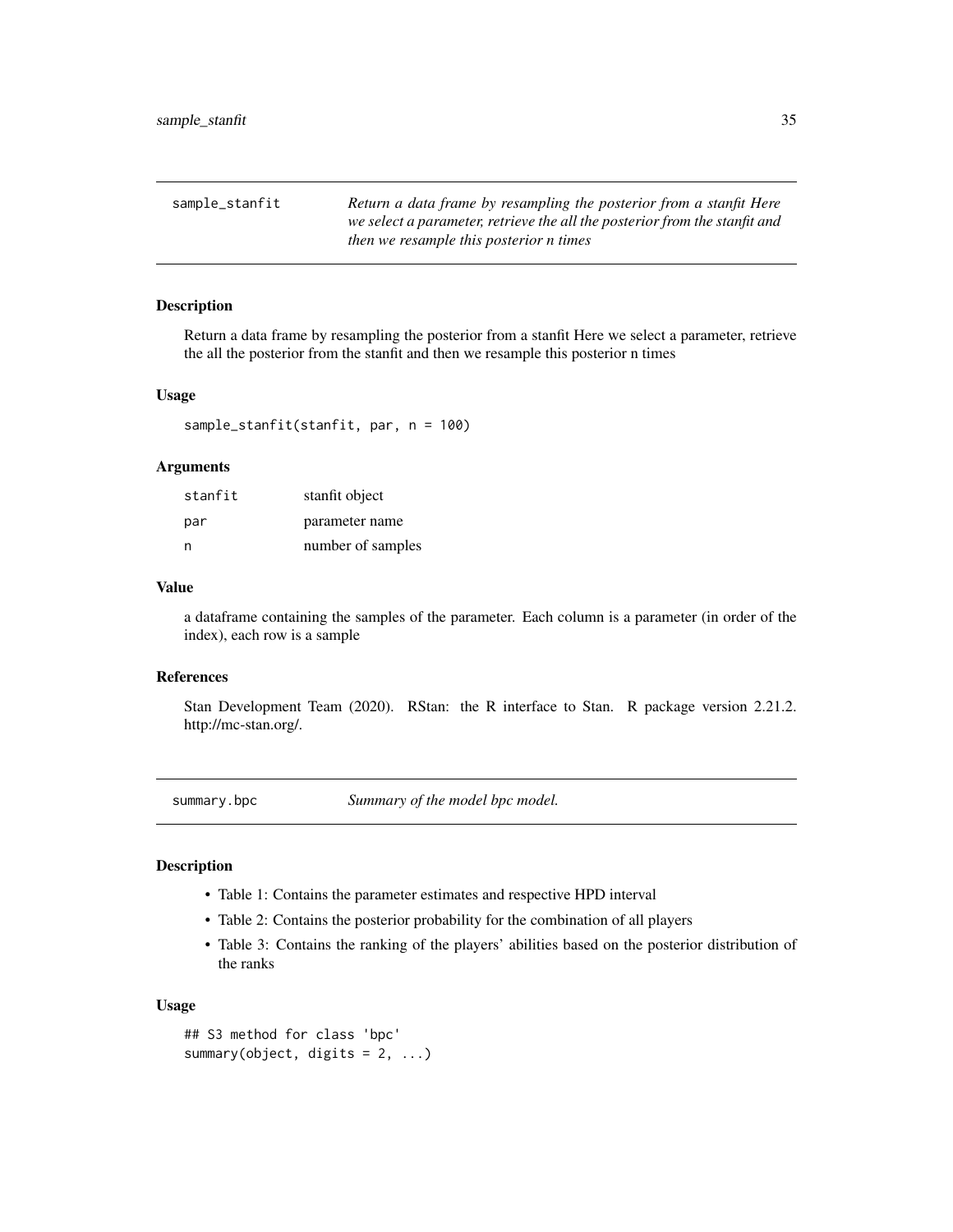#### <span id="page-35-0"></span>Arguments

| object                  | bpc object                                             |
|-------------------------|--------------------------------------------------------|
| digits                  | number of decimal digits in the table                  |
| $\cdot$ $\cdot$ $\cdot$ | additional parameters for the generic summary function |

# Examples

```
m<-bpc(data = tennis_agresti,
player0 = 'player0',
player1 = 'player1',
result_column = 'y',
model_type = 'bt',
solve_ties = 'none')
summary(m)
```

| tennis_agresti | This is the expansion of the tennis data from Agresti (2003) $p.449$ This<br>data refers to matches for several women tennis players during 1989 |
|----------------|--------------------------------------------------------------------------------------------------------------------------------------------------|
|                | and 1990                                                                                                                                         |

#### Description

This is the expansion of the tennis data from Agresti (2003) p.449 This data refers to matches for several women tennis players during 1989 and 1990

#### Usage

tennis\_agresti

# Format

This is the expansion of the data where each row contains 1 match only

- player0: name of player0
- player1: name of player1
- y: corresponds to the result of the match: 0 if player0 won, 1 if player1 won.
- id: is a column to make each row unique in the data. It does not have any particular interpretation

#### Source

Agresti, Alan. Categorical data analysis. Vol. 482. John Wiley & Sons, 2003.